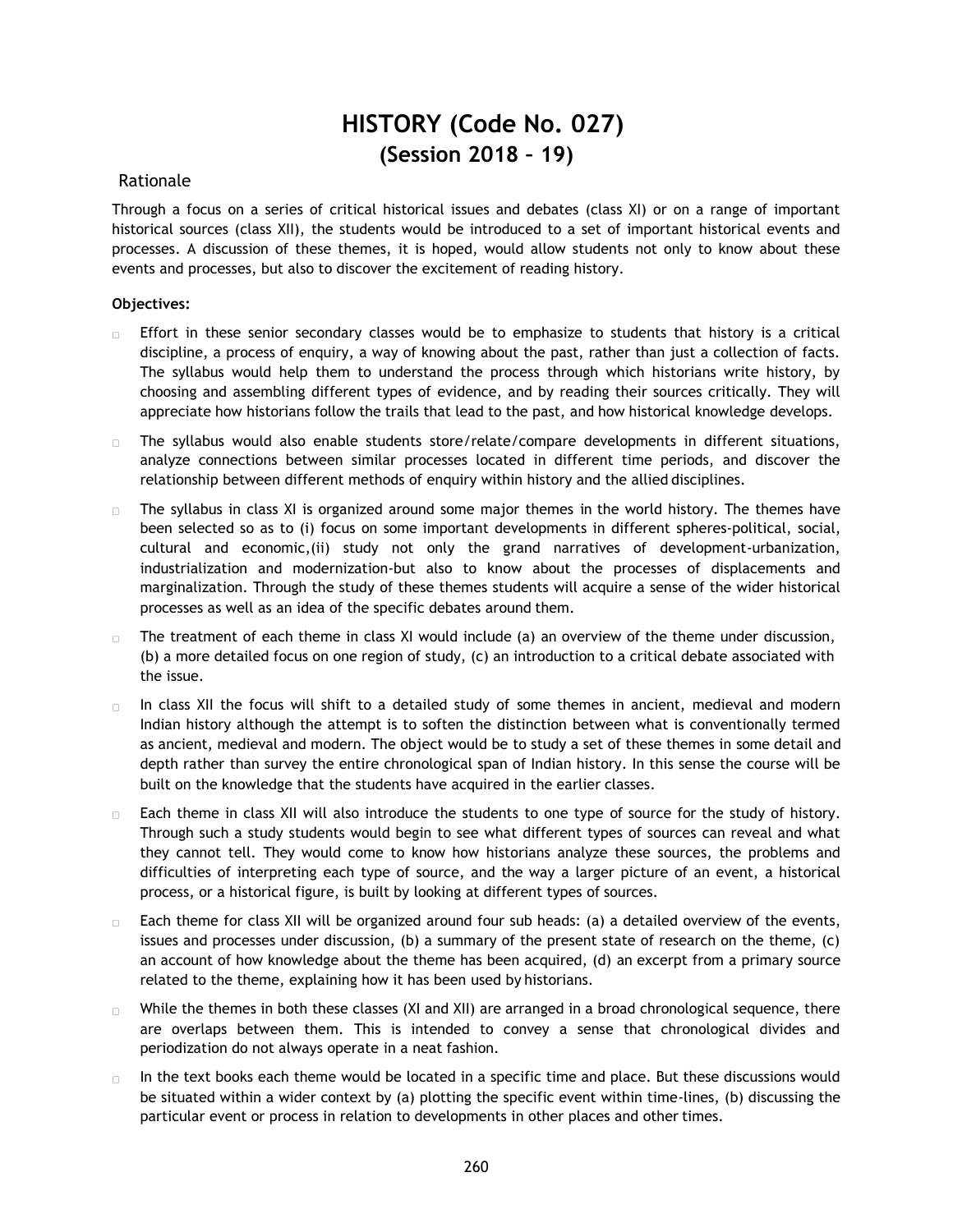# CLASS–XI **(2018 – 19)**

 **Paper One Theory Max. Marks: 100 (80+20) Time: 3 hours**

| S. No.                                | <b>Units</b>                      | <b>Periods</b> | <b>Marks</b> |
|---------------------------------------|-----------------------------------|----------------|--------------|
| 1.                                    | Introduction to World History     | 8              |              |
|                                       | <b>Section A: Early Societies</b> |                | 15           |
| 2.                                    | Introduction                      | $\overline{7}$ |              |
| $\overline{3}$ .                      | From the beginning of time        | 18             |              |
| 4.                                    | Early cities                      | 15             |              |
|                                       | <b>Section B: Empires</b>         | 50             | 20           |
| 5.                                    | Introduction                      | $\overline{7}$ |              |
| 6.                                    | An empire across three continents | 15             |              |
| 7.                                    | Central Islamic lands             | 15             |              |
| 8.                                    | Nomadic Empires                   | 13             |              |
| <b>Section C: Changing Traditions</b> |                                   | 50             | 20           |
| 9.                                    | Introduction                      | $\overline{7}$ |              |
| 10.                                   | Three orders                      | 14             |              |
| 11.                                   | Changing cultural traditions      | 15             |              |
| 12.                                   | Confrontation of cultures         | 14             |              |
|                                       | Section D: Paths to Modernization | 52             | 20           |
| 13.                                   | Introduction                      | $\overline{7}$ |              |
| 14.                                   | The Industrial Revolution         | 15             |              |
| 15.                                   | Displacing indigenous People      | 15             |              |
| 16.                                   | Paths to modernization            | 15             |              |
|                                       | Map work (units 1-16)<br>$\Box$   | 10             | 5            |
|                                       | <b>Project Work</b><br>$\Box$     | 10             | 20           |
|                                       | <b>Total</b>                      | 220 Periods    | 100 marks    |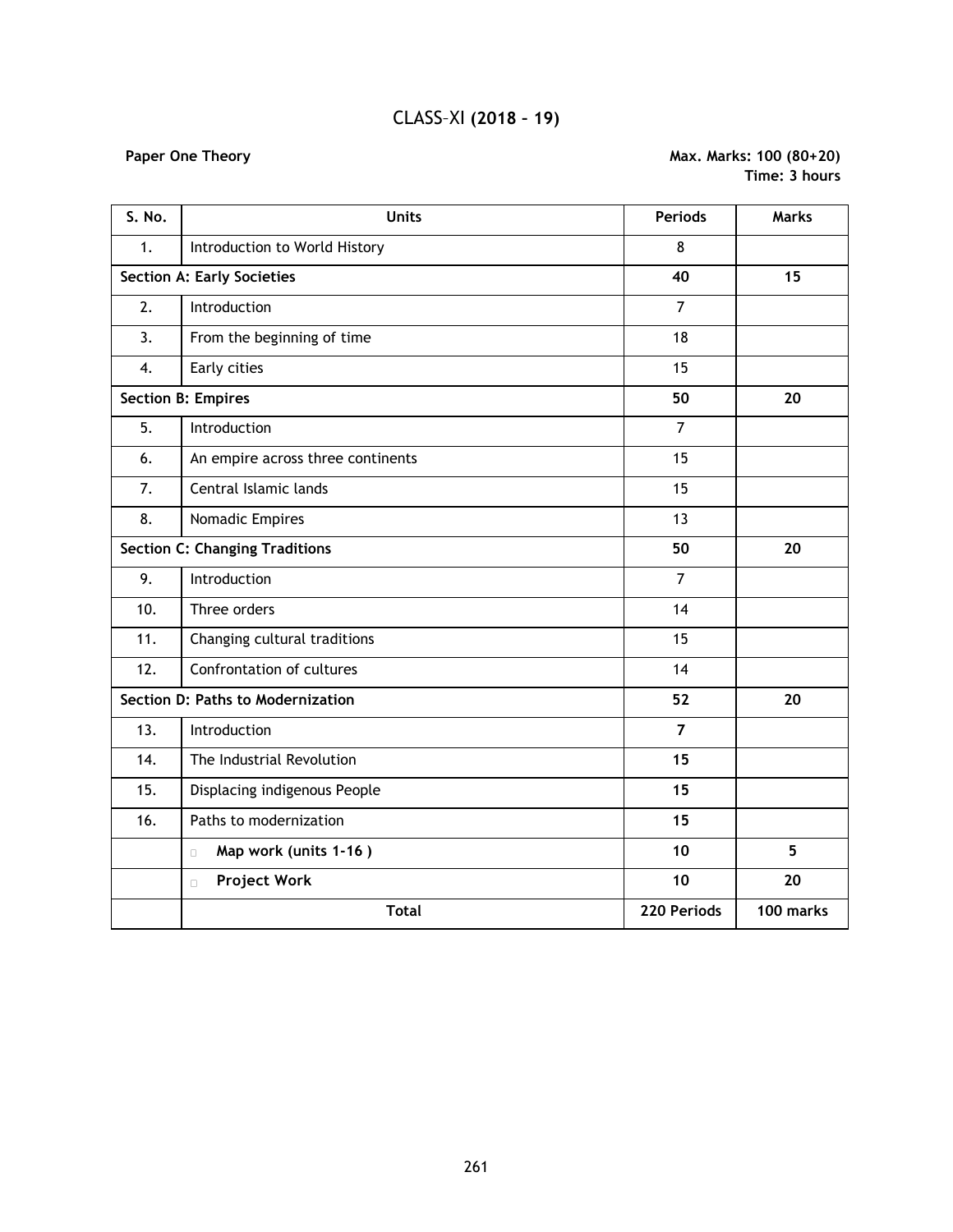|    | <b>Themes</b>                                                           |                | Objectives                                                                                |
|----|-------------------------------------------------------------------------|----------------|-------------------------------------------------------------------------------------------|
|    |                                                                         | <b>Periods</b> |                                                                                           |
| 1. | Introduction to World History                                           | (8)            |                                                                                           |
|    | <b>SECTION A: EARLY SOCIETIES</b>                                       | (40)           |                                                                                           |
| 2. | <b>Introduction</b>                                                     | (7)            |                                                                                           |
| 3. | From the Beginning of Time                                              | (18)           |                                                                                           |
|    | Focus: Africa, Europe till 15000 BCE                                    |                | Familiarize<br>the<br>learner<br>with<br>ways<br>of<br>$\Box$                             |
|    | Views on the origin of human beings.<br>(a)                             |                | reconstructing human evolution. Discuss whether                                           |
|    | Early societies.<br>(b)                                                 |                | the experience of present-day hunting-gathering<br>people can be used to understand early |
|    | Historians' views on present-day<br>(C)<br>gathering-hunting societies. |                | societies.                                                                                |
| 4. | <b>Early Cities</b>                                                     | (15)           |                                                                                           |
|    | Focus: Iraq, 3rd millennium BCE                                         |                | Familiarize the learner with the nature of early                                          |
|    | (a) Growth of towns.                                                    |                | urban Centre's.                                                                           |
|    | Nature of early urban societies.<br>(b)                                 |                | Discuss whether writing is significant as a marker<br>of civilization.                    |
|    | Historians' Debate on uses of writing.<br>(C)                           |                |                                                                                           |
|    | <b>SECTION B: EMPIRES</b>                                               | (50)           |                                                                                           |
| 5. | Introduction                                                            | (7)            |                                                                                           |
| 6. | An Empire across Three Continents                                       | (15)           |                                                                                           |
|    | Focus: Roman Empire, 27 BCE to 600 CE.                                  |                |                                                                                           |
|    | Political evolution<br>(a)                                              |                | Familiarize the learner with the history of a<br>$\Box$<br>major world empire.            |
|    | Economic expansion<br>(b)                                               |                |                                                                                           |
|    | Religio-cultural foundation<br>(C)                                      |                |                                                                                           |
|    | (d)<br>Late Antiquity.                                                  |                | Discuss whether slavery was a<br>significant<br>$\Box$                                    |
|    | Historians' views on the institution of<br>(e)<br>Slavery.              |                | element in the economy.                                                                   |
| 7. | <b>Central Islamic Lands</b>                                            | (15)           |                                                                                           |
|    | Focus: $7th$ to 12 <sup>th</sup> centuries                              |                |                                                                                           |
|    | (a) Polity                                                              |                | Familiarize the learner with the rise of Islamic                                          |
|    | Economy<br>(b)                                                          |                | empires in the Afro-Asian territories and its<br>implications for economy and society.    |
|    | Culture.<br>(c)                                                         |                | Understand what the crusades meant in these<br>$\Box$                                     |
|    | Historians' viewpoints on the nature of<br>(d)<br>the crusades.         |                | regions and how they were experienced.                                                    |
| 8. | <b>Nomadic Empires</b>                                                  | (13)           |                                                                                           |
|    | Focus: the Mongol, $13^{th}$ to $14^{th}$ century                       |                |                                                                                           |
|    | The nature of nomadism.<br>(a)                                          |                |                                                                                           |
|    | (b) Formation of empires.                                               |                | Familiarize the learner with the varieties of<br>nomadic society and their institutions.  |
|    | and relations with<br>Conquests<br>(C)<br>states.                       | other          |                                                                                           |

# **Class XI: Themes in World History**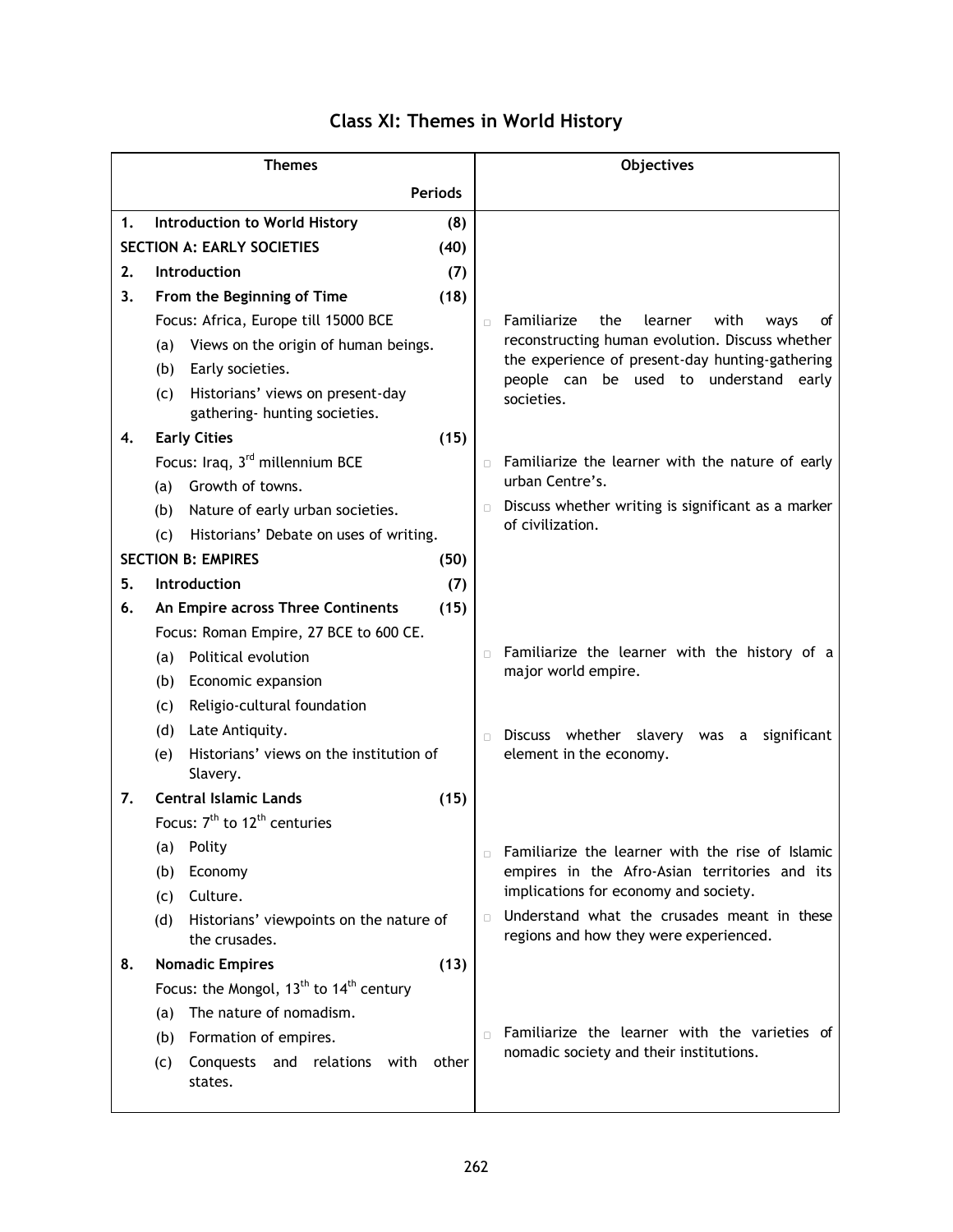|                   | (d)        | Historians' views on nomadic societies                                               |        | Discuss whether state formation is possible in                                                       |
|-------------------|------------|--------------------------------------------------------------------------------------|--------|------------------------------------------------------------------------------------------------------|
|                   |            | and state formation.                                                                 |        | nomadic societies.                                                                                   |
|                   |            | <b>SECTION C: CHANGING TRADITIONS</b><br>(50)                                        |        |                                                                                                      |
| 9.                |            | Introduction<br>(7)                                                                  |        |                                                                                                      |
| 10.               |            | (14)<br><b>Three Orders</b>                                                          | $\Box$ | Familiarize the learner with the nature of the<br>economy and society of this period and the         |
|                   |            | Focus: Western Europe, 13 <sup>th</sup> -16 <sup>th</sup> century                    |        | changes within them.                                                                                 |
|                   | (a)        | Feudal society and economy.                                                          | $\Box$ | Show how the debate on the decline of feudalism                                                      |
|                   | (b)        | Formation of states.                                                                 |        | helps in understanding processes of transition.                                                      |
|                   | (c)        | Church and Society.                                                                  |        |                                                                                                      |
|                   | (d)        | Historians' views on decline of feudalism.                                           |        |                                                                                                      |
| 11.               |            | <b>Changing Cultural Traditions</b><br>(15)                                          |        |                                                                                                      |
|                   |            | Focus on Europe, 14 <sup>th</sup> to 17 <sup>th</sup> century.                       | $\Box$ | Explore the intellectual trends in the period.                                                       |
|                   | (a)        | New ideas and new trends in literature<br>and arts.                                  | $\Box$ | Familiarize students with the paintings and<br>buildings of the period                               |
|                   | (b)        | Relationship with earlier ideas                                                      |        |                                                                                                      |
|                   | (c)        | The contribution of West Asia.                                                       | $\Box$ | Introduce the debate around the idea<br>οf                                                           |
|                   | (d)        | Historians' viewpoints on the validity of<br>the notion 'European Renaissance'.      |        | 'Renaissance'.                                                                                       |
| 12.               |            | <b>Confrontation of Cultures</b><br>(14)                                             |        |                                                                                                      |
|                   |            | Focus on America, 15 <sup>th</sup> to 18 <sup>th</sup> century.                      |        |                                                                                                      |
|                   | (a)        | European voyages of exploration.                                                     | $\Box$ | Discuss changes in the European economy that                                                         |
|                   | (b)        | Search for gold; enslavement, raids,<br>extermination.                               | $\Box$ | led to the voyages.<br>Discuss the implications of the conquests for the                             |
|                   | (c)        | Indigenous people and cultures - the<br>Arawaks, the Aztecs, the Incas.              | $\Box$ | indigenous people.<br>Explore the debate on the nature of the slave                                  |
|                   | (d)        | The history of displacements.                                                        |        | trade and see what this debate tells us about the                                                    |
|                   | (e)        | Historians' viewpoints on the slave trade.                                           |        | meaning of these "discoveries".                                                                      |
| <b>SECTION D:</b> |            |                                                                                      |        |                                                                                                      |
|                   |            | PATHS TO MODERNIZATION<br>(52)                                                       |        |                                                                                                      |
|                   |            | (7)<br>13. Introduction                                                              |        |                                                                                                      |
| 14.               |            | The Industrial Revolution<br>(15)                                                    |        |                                                                                                      |
|                   |            | Focus on England, 18 <sup>th</sup> and 19 <sup>th</sup> century.                     |        | Understand the nature of growth in the period                                                        |
|                   | (a)<br>(b) | Innovations and technological change<br>Patterns of growth.                          | $\Box$ | and its limits.<br>Initiate students to the debate on the idea of                                    |
|                   | (C)        | Emergence of a working class.                                                        |        | industrial revolution.                                                                               |
|                   | (d)        | Historians' viewpoints, Debate on 'Was<br>there an Industrial Revolution?'           |        |                                                                                                      |
| 15.               |            | <b>Displacing Indigenous People</b><br>(15)                                          |        |                                                                                                      |
|                   |            | Focus on North America and Australia, 18 <sup>th</sup> -20 <sup>th</sup><br>century. | $\Box$ | Sensitize<br>students<br>the<br>οf<br>to<br>processes<br>displacements<br>that<br>accompanied<br>the |
|                   | (a)        | European colonists in North America and<br>Australia.                                |        | development of America and Australia.                                                                |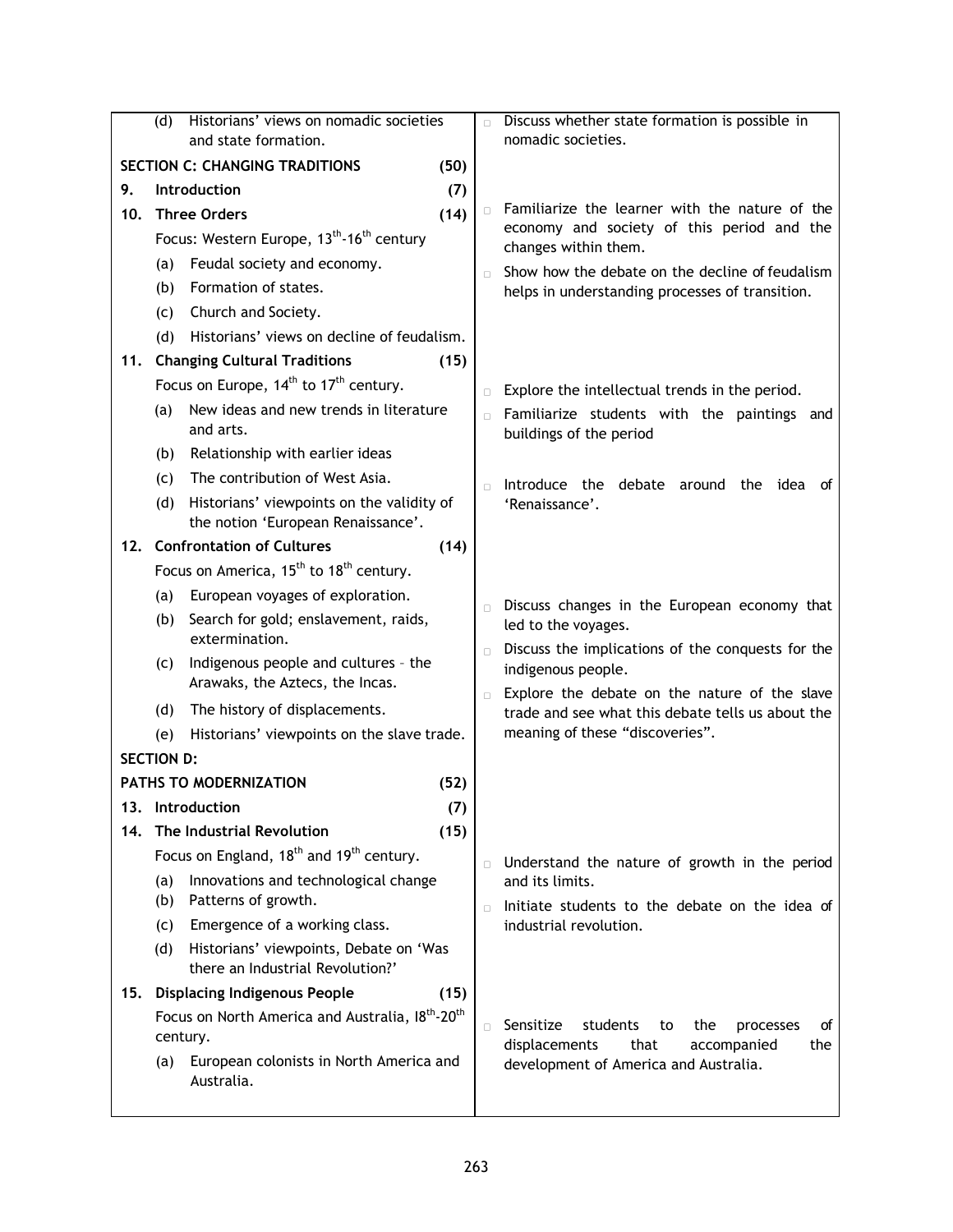| Displacement and repression of local<br>(c)<br>people.<br>Understand the implications of such processes for<br>$\Box$<br>Historians' viewpoints on the impact of<br>(d)<br>the displaced populations.<br>settlement<br>European<br>indigenous<br>on<br>population.<br>16. Paths to Modernization*<br>(15)<br>Focus on East Asia, late 19 <sup>th</sup> and 20 <sup>th</sup> century.<br>Make students aware that transformation in the<br>Militarization and economic growth in<br>$\Box$<br>(a)<br>modern world takes many different forms.<br>Japan.<br>China and the Communist alternative.<br>(b)<br>Show how notions like 'modernization' need to be<br>$\Box$<br>Historians' Debate on the meaning of<br>(c)<br>critically assessed.<br>modernization<br>(NOTE*: Keeping in view the importance of both<br>the themes i.e. Japan and China, it is advised<br>that both must be taught in the schools)<br>17.<br>Map Work on Units 1-16<br>(10)<br>Project work -<br>(10) periods<br>18.<br>Please refer Circular separately for guidelines.<br>Project work will help students:<br>To develop skill to gather data from a variety of sources, investigate diverse viewpoints and<br>$\Box$<br>arrive at logical deductions.<br>To develop skill to comprehend, analyze, interpret, evaluate historical evidence and understand<br>$\Box$<br>the limitation of historical evidence.<br>To develop 21 <sup>st</sup> century managerial skills of co-ordination, self-direction and time management.<br>$\Box$<br>To learn to work on diverse cultures, races, religions and lifestyles.<br>$\Box$<br>To learn through constructivism-a theory based on observation and scientific study.<br>$\Box$<br>To inculcate a spirit of inquiry and research.<br>$\Box$<br>To communicate data in the most appropriate form using a variety of techniques.<br>$\Box$<br>To provide greater opportunity for interaction and exploration.<br>$\Box$<br>To understand contemporary issues in context to our past.<br>$\Box$<br>To develop a global perspective and an international outlook.<br>$\Box$<br>To grow into caring, sensitive individuals capable of making informed, intelligent and<br>$\Box$<br>independent choices. | (b) | Formation of white settler societies.              |  |  |  |  |
|----------------------------------------------------------------------------------------------------------------------------------------------------------------------------------------------------------------------------------------------------------------------------------------------------------------------------------------------------------------------------------------------------------------------------------------------------------------------------------------------------------------------------------------------------------------------------------------------------------------------------------------------------------------------------------------------------------------------------------------------------------------------------------------------------------------------------------------------------------------------------------------------------------------------------------------------------------------------------------------------------------------------------------------------------------------------------------------------------------------------------------------------------------------------------------------------------------------------------------------------------------------------------------------------------------------------------------------------------------------------------------------------------------------------------------------------------------------------------------------------------------------------------------------------------------------------------------------------------------------------------------------------------------------------------------------------------------------------------------------------------------------------------------------------------------------------------------------------------------------------------------------------------------------------------------------------------------------------------------------------------------------------------------------------------------------------------------------------------------------------------------------------------------------------------------------------------------------------------|-----|----------------------------------------------------|--|--|--|--|
|                                                                                                                                                                                                                                                                                                                                                                                                                                                                                                                                                                                                                                                                                                                                                                                                                                                                                                                                                                                                                                                                                                                                                                                                                                                                                                                                                                                                                                                                                                                                                                                                                                                                                                                                                                                                                                                                                                                                                                                                                                                                                                                                                                                                                            |     |                                                    |  |  |  |  |
|                                                                                                                                                                                                                                                                                                                                                                                                                                                                                                                                                                                                                                                                                                                                                                                                                                                                                                                                                                                                                                                                                                                                                                                                                                                                                                                                                                                                                                                                                                                                                                                                                                                                                                                                                                                                                                                                                                                                                                                                                                                                                                                                                                                                                            |     |                                                    |  |  |  |  |
|                                                                                                                                                                                                                                                                                                                                                                                                                                                                                                                                                                                                                                                                                                                                                                                                                                                                                                                                                                                                                                                                                                                                                                                                                                                                                                                                                                                                                                                                                                                                                                                                                                                                                                                                                                                                                                                                                                                                                                                                                                                                                                                                                                                                                            |     |                                                    |  |  |  |  |
|                                                                                                                                                                                                                                                                                                                                                                                                                                                                                                                                                                                                                                                                                                                                                                                                                                                                                                                                                                                                                                                                                                                                                                                                                                                                                                                                                                                                                                                                                                                                                                                                                                                                                                                                                                                                                                                                                                                                                                                                                                                                                                                                                                                                                            |     |                                                    |  |  |  |  |
|                                                                                                                                                                                                                                                                                                                                                                                                                                                                                                                                                                                                                                                                                                                                                                                                                                                                                                                                                                                                                                                                                                                                                                                                                                                                                                                                                                                                                                                                                                                                                                                                                                                                                                                                                                                                                                                                                                                                                                                                                                                                                                                                                                                                                            |     |                                                    |  |  |  |  |
|                                                                                                                                                                                                                                                                                                                                                                                                                                                                                                                                                                                                                                                                                                                                                                                                                                                                                                                                                                                                                                                                                                                                                                                                                                                                                                                                                                                                                                                                                                                                                                                                                                                                                                                                                                                                                                                                                                                                                                                                                                                                                                                                                                                                                            |     |                                                    |  |  |  |  |
|                                                                                                                                                                                                                                                                                                                                                                                                                                                                                                                                                                                                                                                                                                                                                                                                                                                                                                                                                                                                                                                                                                                                                                                                                                                                                                                                                                                                                                                                                                                                                                                                                                                                                                                                                                                                                                                                                                                                                                                                                                                                                                                                                                                                                            |     |                                                    |  |  |  |  |
|                                                                                                                                                                                                                                                                                                                                                                                                                                                                                                                                                                                                                                                                                                                                                                                                                                                                                                                                                                                                                                                                                                                                                                                                                                                                                                                                                                                                                                                                                                                                                                                                                                                                                                                                                                                                                                                                                                                                                                                                                                                                                                                                                                                                                            |     |                                                    |  |  |  |  |
|                                                                                                                                                                                                                                                                                                                                                                                                                                                                                                                                                                                                                                                                                                                                                                                                                                                                                                                                                                                                                                                                                                                                                                                                                                                                                                                                                                                                                                                                                                                                                                                                                                                                                                                                                                                                                                                                                                                                                                                                                                                                                                                                                                                                                            |     |                                                    |  |  |  |  |
|                                                                                                                                                                                                                                                                                                                                                                                                                                                                                                                                                                                                                                                                                                                                                                                                                                                                                                                                                                                                                                                                                                                                                                                                                                                                                                                                                                                                                                                                                                                                                                                                                                                                                                                                                                                                                                                                                                                                                                                                                                                                                                                                                                                                                            |     |                                                    |  |  |  |  |
|                                                                                                                                                                                                                                                                                                                                                                                                                                                                                                                                                                                                                                                                                                                                                                                                                                                                                                                                                                                                                                                                                                                                                                                                                                                                                                                                                                                                                                                                                                                                                                                                                                                                                                                                                                                                                                                                                                                                                                                                                                                                                                                                                                                                                            |     |                                                    |  |  |  |  |
|                                                                                                                                                                                                                                                                                                                                                                                                                                                                                                                                                                                                                                                                                                                                                                                                                                                                                                                                                                                                                                                                                                                                                                                                                                                                                                                                                                                                                                                                                                                                                                                                                                                                                                                                                                                                                                                                                                                                                                                                                                                                                                                                                                                                                            |     |                                                    |  |  |  |  |
|                                                                                                                                                                                                                                                                                                                                                                                                                                                                                                                                                                                                                                                                                                                                                                                                                                                                                                                                                                                                                                                                                                                                                                                                                                                                                                                                                                                                                                                                                                                                                                                                                                                                                                                                                                                                                                                                                                                                                                                                                                                                                                                                                                                                                            |     |                                                    |  |  |  |  |
|                                                                                                                                                                                                                                                                                                                                                                                                                                                                                                                                                                                                                                                                                                                                                                                                                                                                                                                                                                                                                                                                                                                                                                                                                                                                                                                                                                                                                                                                                                                                                                                                                                                                                                                                                                                                                                                                                                                                                                                                                                                                                                                                                                                                                            |     |                                                    |  |  |  |  |
|                                                                                                                                                                                                                                                                                                                                                                                                                                                                                                                                                                                                                                                                                                                                                                                                                                                                                                                                                                                                                                                                                                                                                                                                                                                                                                                                                                                                                                                                                                                                                                                                                                                                                                                                                                                                                                                                                                                                                                                                                                                                                                                                                                                                                            |     |                                                    |  |  |  |  |
|                                                                                                                                                                                                                                                                                                                                                                                                                                                                                                                                                                                                                                                                                                                                                                                                                                                                                                                                                                                                                                                                                                                                                                                                                                                                                                                                                                                                                                                                                                                                                                                                                                                                                                                                                                                                                                                                                                                                                                                                                                                                                                                                                                                                                            |     |                                                    |  |  |  |  |
|                                                                                                                                                                                                                                                                                                                                                                                                                                                                                                                                                                                                                                                                                                                                                                                                                                                                                                                                                                                                                                                                                                                                                                                                                                                                                                                                                                                                                                                                                                                                                                                                                                                                                                                                                                                                                                                                                                                                                                                                                                                                                                                                                                                                                            |     |                                                    |  |  |  |  |
|                                                                                                                                                                                                                                                                                                                                                                                                                                                                                                                                                                                                                                                                                                                                                                                                                                                                                                                                                                                                                                                                                                                                                                                                                                                                                                                                                                                                                                                                                                                                                                                                                                                                                                                                                                                                                                                                                                                                                                                                                                                                                                                                                                                                                            |     |                                                    |  |  |  |  |
|                                                                                                                                                                                                                                                                                                                                                                                                                                                                                                                                                                                                                                                                                                                                                                                                                                                                                                                                                                                                                                                                                                                                                                                                                                                                                                                                                                                                                                                                                                                                                                                                                                                                                                                                                                                                                                                                                                                                                                                                                                                                                                                                                                                                                            |     |                                                    |  |  |  |  |
|                                                                                                                                                                                                                                                                                                                                                                                                                                                                                                                                                                                                                                                                                                                                                                                                                                                                                                                                                                                                                                                                                                                                                                                                                                                                                                                                                                                                                                                                                                                                                                                                                                                                                                                                                                                                                                                                                                                                                                                                                                                                                                                                                                                                                            |     |                                                    |  |  |  |  |
|                                                                                                                                                                                                                                                                                                                                                                                                                                                                                                                                                                                                                                                                                                                                                                                                                                                                                                                                                                                                                                                                                                                                                                                                                                                                                                                                                                                                                                                                                                                                                                                                                                                                                                                                                                                                                                                                                                                                                                                                                                                                                                                                                                                                                            |     |                                                    |  |  |  |  |
|                                                                                                                                                                                                                                                                                                                                                                                                                                                                                                                                                                                                                                                                                                                                                                                                                                                                                                                                                                                                                                                                                                                                                                                                                                                                                                                                                                                                                                                                                                                                                                                                                                                                                                                                                                                                                                                                                                                                                                                                                                                                                                                                                                                                                            |     |                                                    |  |  |  |  |
|                                                                                                                                                                                                                                                                                                                                                                                                                                                                                                                                                                                                                                                                                                                                                                                                                                                                                                                                                                                                                                                                                                                                                                                                                                                                                                                                                                                                                                                                                                                                                                                                                                                                                                                                                                                                                                                                                                                                                                                                                                                                                                                                                                                                                            |     |                                                    |  |  |  |  |
|                                                                                                                                                                                                                                                                                                                                                                                                                                                                                                                                                                                                                                                                                                                                                                                                                                                                                                                                                                                                                                                                                                                                                                                                                                                                                                                                                                                                                                                                                                                                                                                                                                                                                                                                                                                                                                                                                                                                                                                                                                                                                                                                                                                                                            |     |                                                    |  |  |  |  |
|                                                                                                                                                                                                                                                                                                                                                                                                                                                                                                                                                                                                                                                                                                                                                                                                                                                                                                                                                                                                                                                                                                                                                                                                                                                                                                                                                                                                                                                                                                                                                                                                                                                                                                                                                                                                                                                                                                                                                                                                                                                                                                                                                                                                                            |     |                                                    |  |  |  |  |
|                                                                                                                                                                                                                                                                                                                                                                                                                                                                                                                                                                                                                                                                                                                                                                                                                                                                                                                                                                                                                                                                                                                                                                                                                                                                                                                                                                                                                                                                                                                                                                                                                                                                                                                                                                                                                                                                                                                                                                                                                                                                                                                                                                                                                            |     |                                                    |  |  |  |  |
| $\Box$                                                                                                                                                                                                                                                                                                                                                                                                                                                                                                                                                                                                                                                                                                                                                                                                                                                                                                                                                                                                                                                                                                                                                                                                                                                                                                                                                                                                                                                                                                                                                                                                                                                                                                                                                                                                                                                                                                                                                                                                                                                                                                                                                                                                                     |     | To develop lasting interest in history discipline. |  |  |  |  |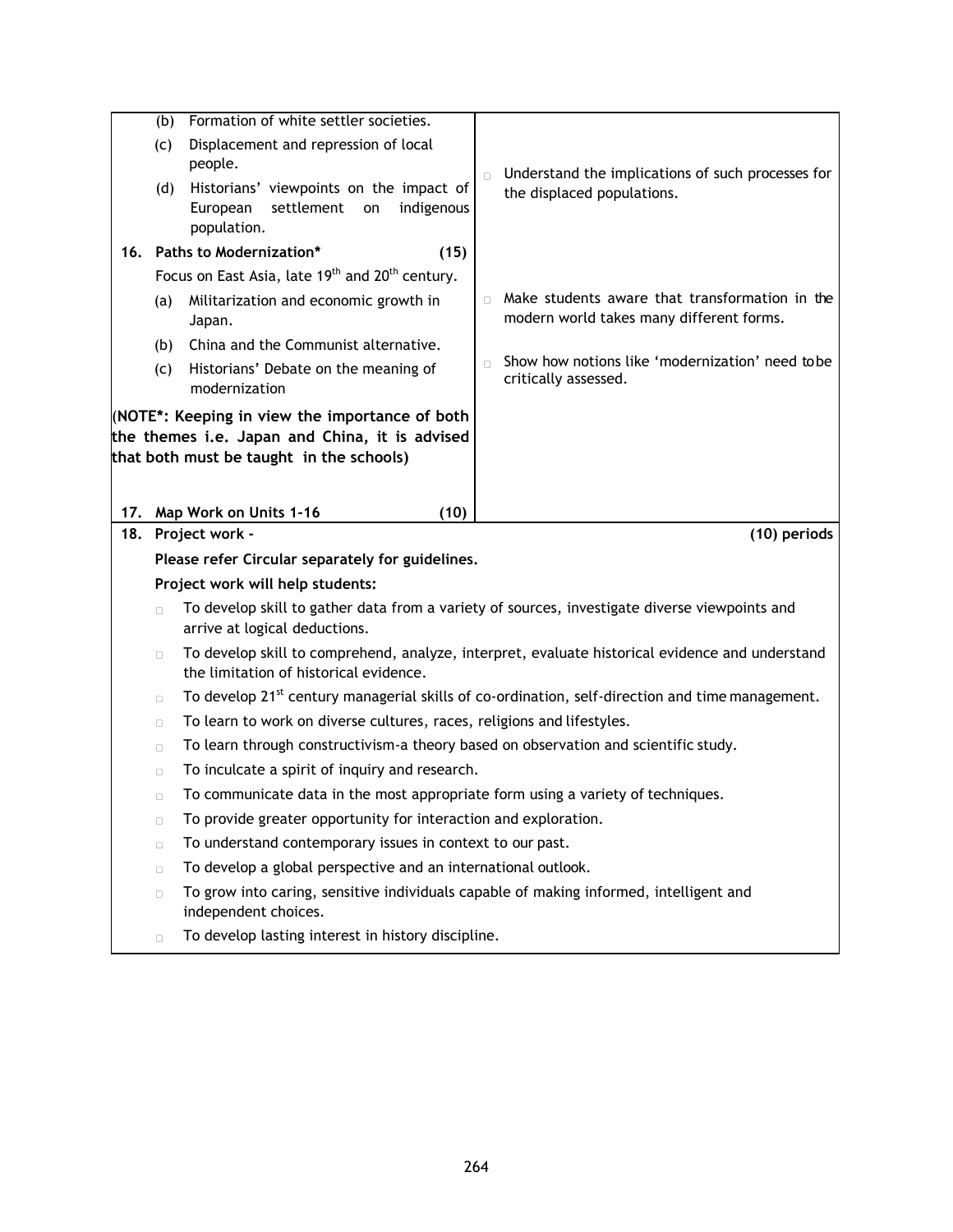## **History: Project Work Class XI (2018-19) List of Few Suggestive Topics for Projects**

- 1. Anthropological Research based on Darwin's Theory
- 2. Critique of the industrialization in Britain
- 3. Relations and impacts of past crusades
- 4. Making and unmaking of Mesopotamia
- 5. Paradigms of Greco-Roman civilization
- 6. Aspirations of women in Renaissance period
- 7. Paths to Modernization of Japan / China
- 8. An Exploratory study into Humanism
- 9. Piecing together the past of Genghis Khan
- 10. An in depth study into "now and then" paradigm of Christianity
- 11. An exploratory study into the realism and the transmission of Humanistic ideas
- 12. Scientific Revolution and the origins of modern science
- 13. An exploratory study into the making of America
- 14. Myriad Realms of Slavery in ancient, medieval and modern world
- 15. Learning about global Sufism
- 16. History of aborigines America / Australia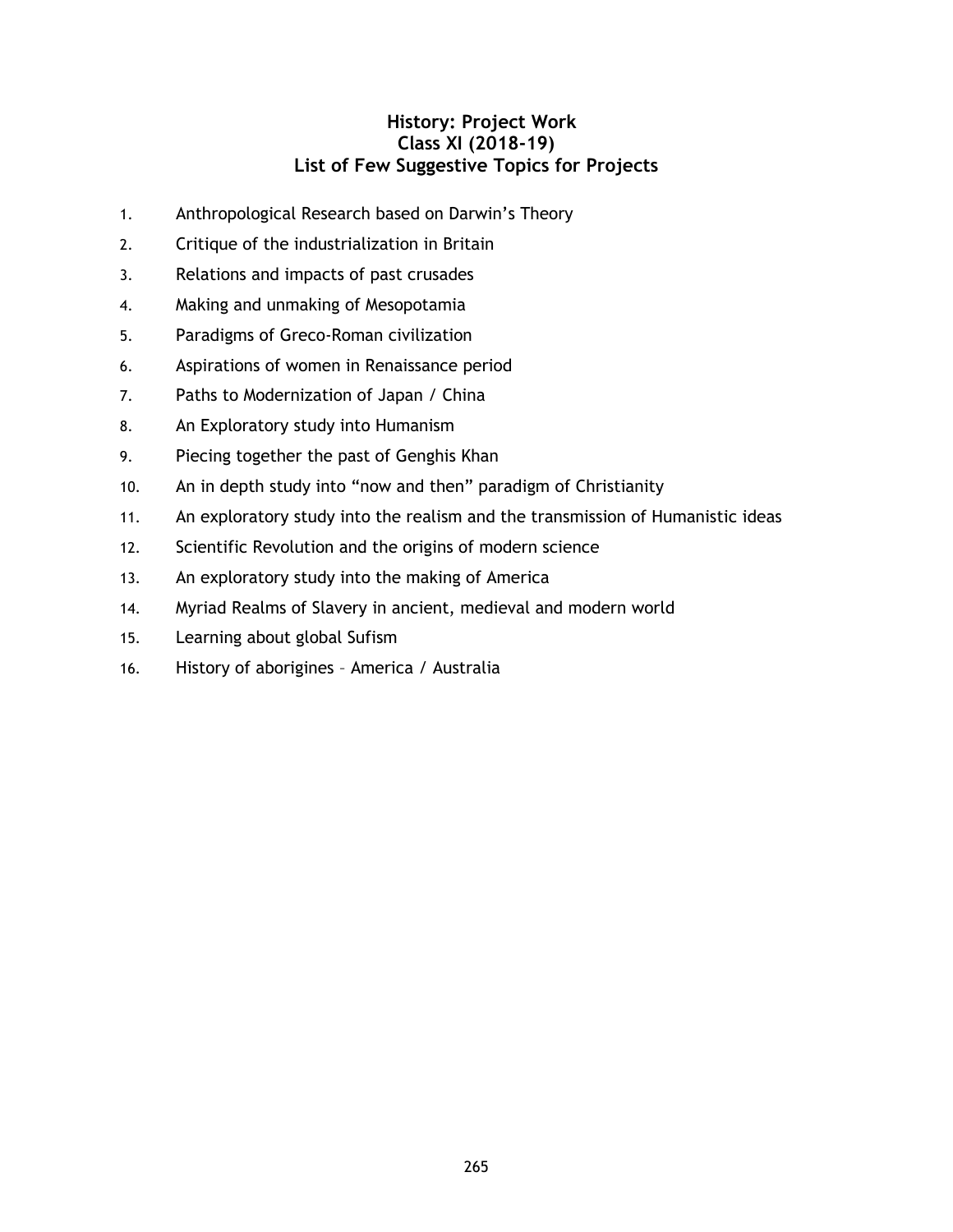| QUESTION PAPER DESIGN(2018 - 19) |                                                                                                                                                                                                                                                                   |                                                                   |                                                  |                                      |                                            |                                    |                                  |              |                             |
|----------------------------------|-------------------------------------------------------------------------------------------------------------------------------------------------------------------------------------------------------------------------------------------------------------------|-------------------------------------------------------------------|--------------------------------------------------|--------------------------------------|--------------------------------------------|------------------------------------|----------------------------------|--------------|-----------------------------|
|                                  | Code No. 027<br><b>HISTORY</b><br>Class-XI                                                                                                                                                                                                                        |                                                                   |                                                  |                                      |                                            |                                    |                                  |              |                             |
|                                  | Time: 3 Hours                                                                                                                                                                                                                                                     |                                                                   |                                                  |                                      |                                            |                                    |                                  |              | Max. Marks: 80              |
| S.<br>No.                        | <b>Typology of Questions</b>                                                                                                                                                                                                                                      | Learning<br>outcomes<br>and<br><b>Testing</b><br>Competen<br>cies | ٧.<br><b>Short</b><br>Answer<br>$-(2)$<br>Marks) | Short<br>Answer<br>$- (4)$<br>Marks) | Passage<br><b>Based</b><br>$-(5$ Marks $)$ | Long<br>Answer<br>$-(8)$<br>Marks) | Map<br>Wor<br>k<br>-(5<br>Marks) | <b>Marks</b> | %<br>Weightage<br>(Approx.) |
| $\mathbf{1}$                     | Remembering- (Knowledge<br>based simple recall questions, to<br>know specific facts, terms,<br>concepts, principles, or<br>theories; Identify, define, or<br>list/ state the information)                                                                         | Reaso<br>ning<br>Analyt<br>ical<br><b>Skills</b>                  | 1                                                | $\mathbf{1}$                         |                                            | 1                                  |                                  | 14           | 17%                         |
| $\overline{2}$                   | Understanding- (Comprehension<br>-to be familiar with meaning<br>and to understand conceptually,<br>interpret, compare, discuss,<br>contrast, explain, clarify,<br>paraphrase information)                                                                        |                                                                   | 1                                                | $\mathbf{1}$                         | 1                                          | $\mathbf{1}$                       |                                  | 19           | 24%                         |
| 3                                | Application- (Use abstract<br>information in concrete<br>situation, to apply knowledge<br>to new situations; Use given<br>content to interpret a<br>situation, provide an example,<br>or solve a problem)                                                         |                                                                   | 1                                                | $\mathbf{1}$                         | 1                                          | $\mathbf{1}$                       |                                  | 19           | 24%                         |
| 4                                | High Order Thinking Skills-<br>(Analysis & Synthesis- Classify,<br>Apply, solve, compare,<br>contrast, or differentiate<br>between different pieces of<br>information; Organize and/or<br>integrate unique pieces of<br>information from a variety of<br>sources) |                                                                   | $\mathbf{1}$                                     | $\mathbf{1}$                         | 1                                          | 1                                  |                                  | 19           | 24%                         |
| 5                                | Evaluation- (Appraise, Argue,<br>judge, support, critique, and/or<br>justify the value or worth of a<br>decision or outcome, or to<br>predict outcomes)                                                                                                           |                                                                   |                                                  | $\mathbf{1}$                         |                                            |                                    |                                  | 4            | 5%                          |
| 6.                               | Map skill based question-<br>Identification, location,<br>significance.                                                                                                                                                                                           | Map<br>identificatio<br>n skills,<br>etc.                         |                                                  |                                      |                                            |                                    | $1*$                             | 5            | 6%                          |
|                                  | <b>Total</b>                                                                                                                                                                                                                                                      |                                                                   | $4x2=8$                                          | $5x4=20$                             | $3x5 = 15$                                 | $4x8 = 32$                         | $1x5=5$                          | 80           | 100%                        |

\*1 Map question of 5 marks having 5 items carrying 1 mark each.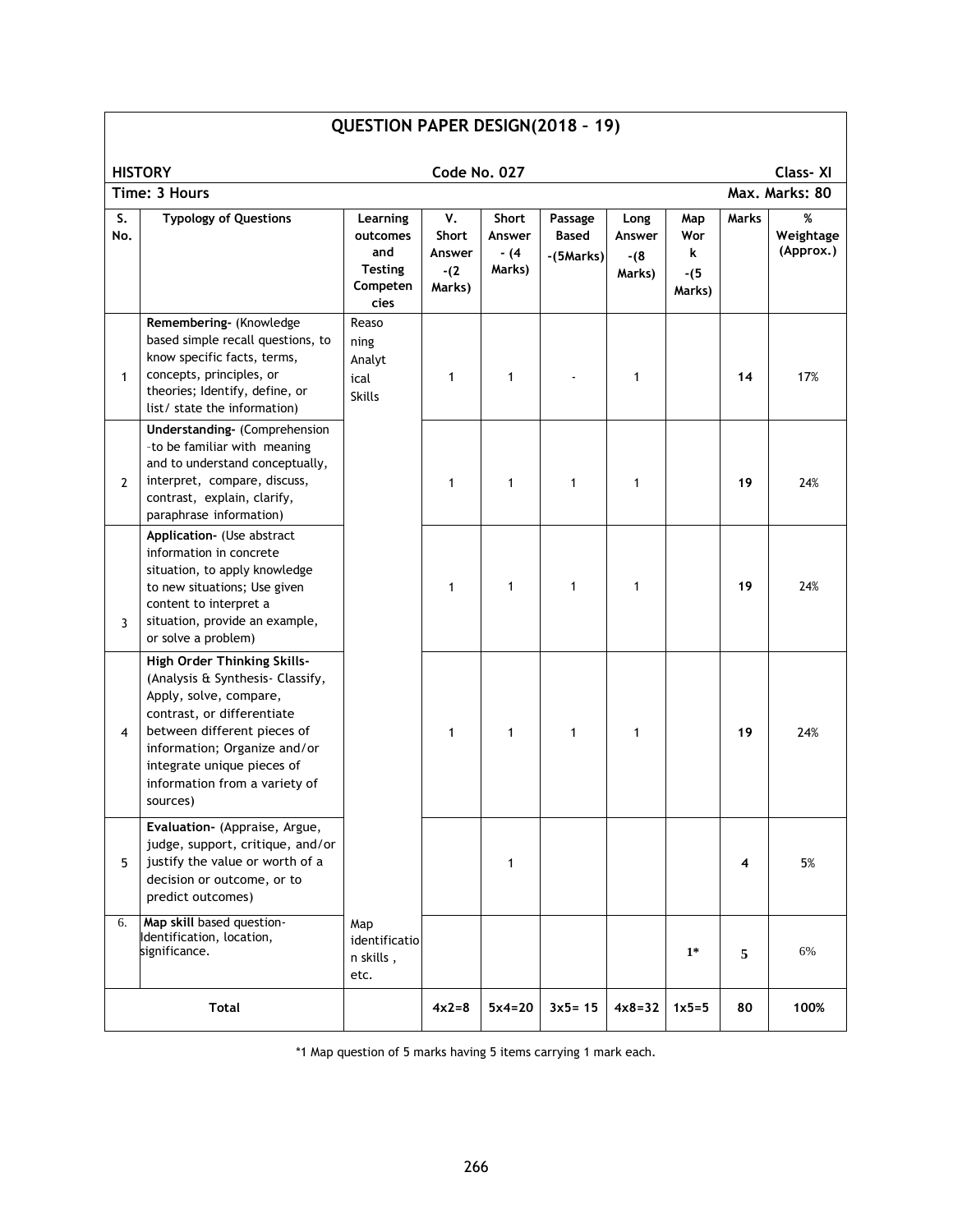### **I. Weightage to content**

| <b>Section A: Early Societies</b>                                      | 15 Marks  |
|------------------------------------------------------------------------|-----------|
| <b>Section B: Empires</b>                                              | 20 Marks  |
| <b>Section C: Changing Traditions</b>                                  | 20 Marks  |
| Section D: Paths to Modernization                                      | 20 Marks  |
| Map Work Unit 1-16                                                     | 5 Marks   |
| <b>Project Work</b>                                                    | 20 marks  |
| Accordingly teacher can reduce weightage of the corresponding sections |           |
| Total                                                                  | 100 Marks |

### **II. Weightage to Difficulty level**

| <b>Estimated Difficulty Level</b>                               | Percentage |
|-----------------------------------------------------------------|------------|
| $(i)$ Easy $(E)$                                                | 30%        |
| (ii) Average (AV)                                               | 50%        |
| (iii) Difficult (D)                                             | 20%        |
| Scheme of Option: No internal choice except for blind students. |            |

### **III. Division of Question Paper**

The Question paper will be divided into A, B, C, D and E.

- $\Box$ **Part A** will carry 4 very short answer questions of 2 marks each.
- **Part B** will carry 5 short answer questions of 4 marks each. **(Note: Value based question will**   $\Box$ **not be asked)**
- Part C will carry 4 long questions of 8 marks each (word limit '350').  $\Box$
- **Part D** will carry 3 passage-based questions. The number of questions will be three, carrying 5 marks  $\Box$ each (no internal choice). The passages will be taken from the textbooks as directed therein.
- Part E will have 1 map question of 5 marks. Items covered are 'Identification and Location'.  $\Box$

### **IV. Scheme of Option**

**Part A** will have no choice.

**Part B** will have 5 questions from all the four sections, out of which the student will attempt any 4 questions. (from 4 sections of the book).

**Part C** will carry four long answer questions. The number of questions will be 5 carrying 8 marks each. (Each question, from four sections). Student will have to answer any four questions.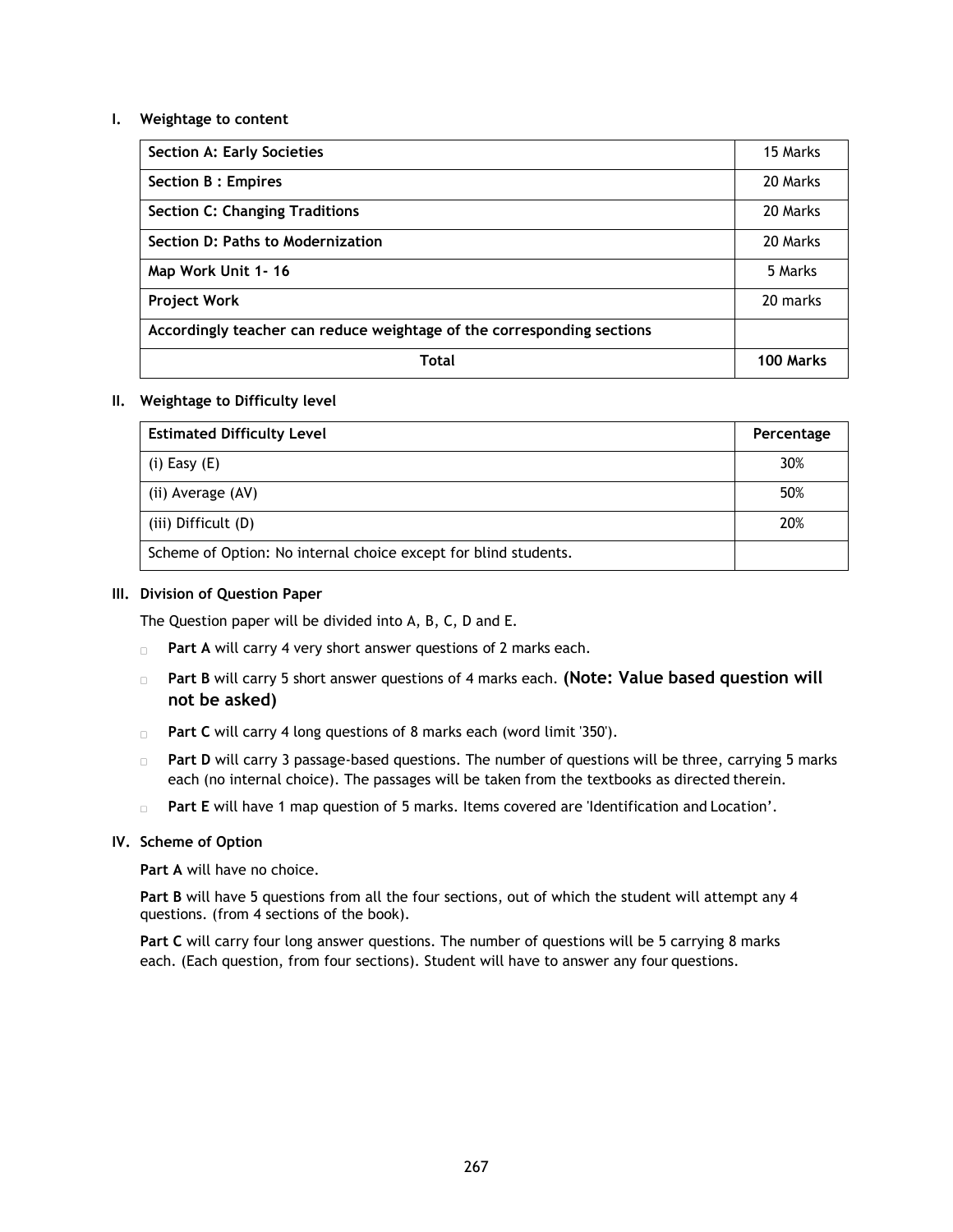**Part D** will be passage-based questions. There will be THREE passages, ONE from each section followed by questions. There will be no internal choice.

**In Part E,** there will be one map question -Test items will be 'identification and significance'.

### **V. Weightage of marks section-wise**

|                                          | <b>VSA</b><br>2 Marks | SA<br>4 Marks | Passage<br><b>Based</b> | Long<br>Answer | Map<br><b>Questions</b> | Total               |
|------------------------------------------|-----------------------|---------------|-------------------------|----------------|-------------------------|---------------------|
| <b>Section A: Early Societies</b>        | 2(1)                  | 4(1)          |                         | 8(1)           |                         | 14 Marks            |
| <b>Section B: Empires</b>                | 2(1)                  | 4(1)          | 5(1)                    | 8(1)           |                         | 19 Marks            |
| Section C: Changing<br><b>Traditions</b> | 2(1)                  | 4(1)          | 5(1)                    | 8(1)           |                         | 19 Marks            |
| Section D: Paths to<br>Modernization     | 2(1)                  | 4(1)<br>4(1)  | 5(1)                    | 8(1)           |                         | 19 Marks<br>$+4=23$ |
| Map Work Unit 1-16                       |                       |               |                         |                | 5(1)                    | 5 Marks             |
| Project Work -                           |                       |               |                         |                |                         | 20 marks            |
|                                          | $4x2=8$               | $5x4=20$      | $5x3 = 15$              | $8x4=32$       | $5x1=5$                 | $(80+20=100)$       |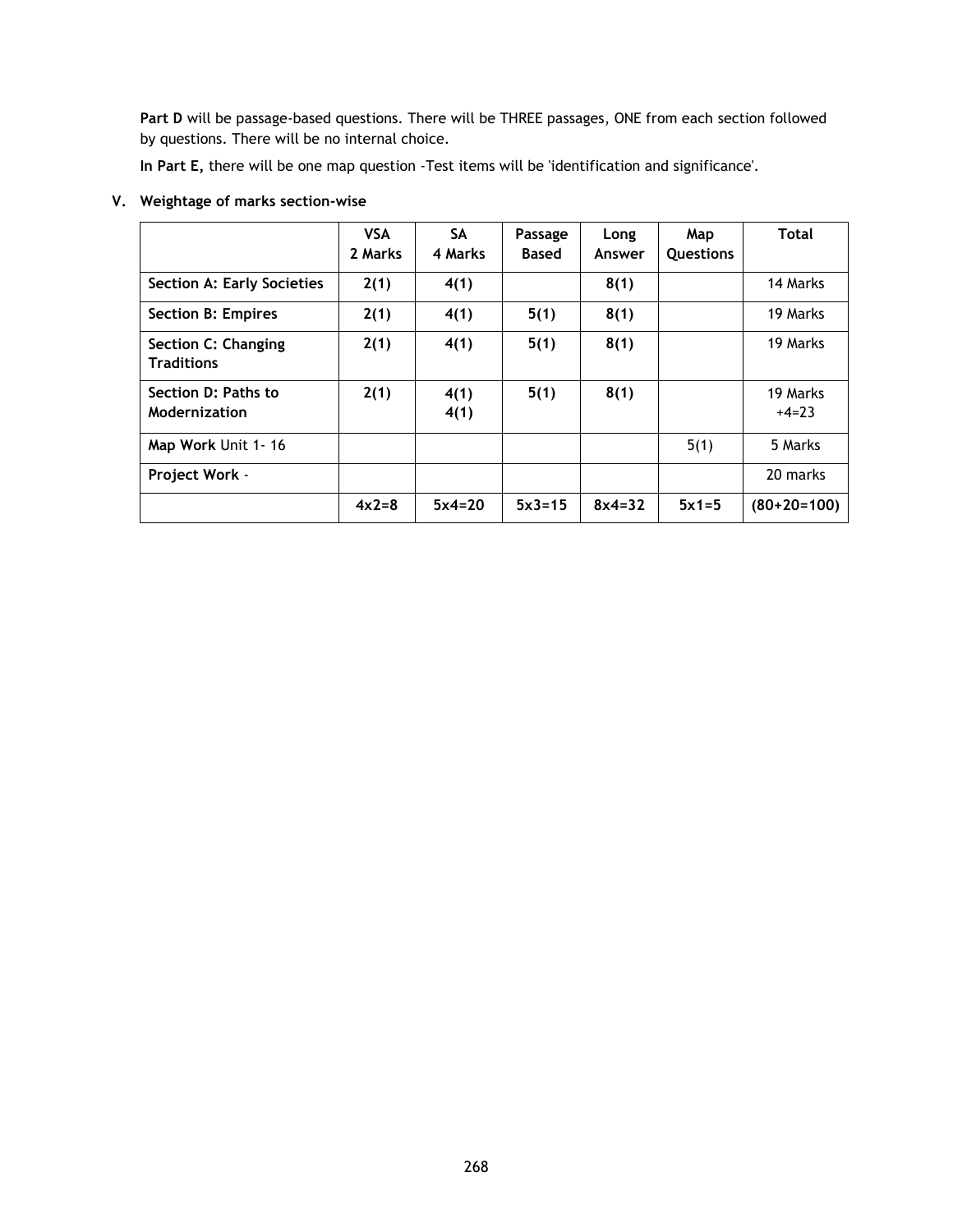## **HISTORY (Code No. 027) Class XII - Syllabus (2018-19)**

**Paper One Theory Max Marks:** 100(80+20)

| <b>Units</b>                                       | <b>Periods</b> | <b>Marks</b> |
|----------------------------------------------------|----------------|--------------|
| Themes in Indian History Part-I<br>Units $1 - 4$   | 55             | 25           |
| Themes in Indian History Part-II<br>Units $5 - 9$  | 65             | 25           |
| Themes in Indian History Part-III<br>Units 10 - 15 | 80             | 25           |
| Unit 16 : Map Work                                 | 10             | 05           |
| Project work                                       | 10             | 20           |
|                                                    | 220            | 100          |

## **Class XII: Themes in Indian History**

|    | <b>Themes</b>                                                                                                                                |        | Objectives                                                                                               |
|----|----------------------------------------------------------------------------------------------------------------------------------------------|--------|----------------------------------------------------------------------------------------------------------|
|    | PART-I                                                                                                                                       |        |                                                                                                          |
| 1. | The Story of the First Cities: Harappan<br>(13)<br>Archaeology.                                                                              | $\Box$ | Familiarize the learner with early urban centres<br>as economic and social institutions.                 |
|    | Broad overview: Early urban centres.                                                                                                         | $\Box$ | Introduce the ways in which new data can lead                                                            |
|    | Story of discovery: Harappan civilization                                                                                                    |        | to a revision of existing notions of history.                                                            |
|    | Excerpt: Archaeological report on a major<br>site.                                                                                           | $\Box$ | Illustrate steps of making archaeological reports.                                                       |
|    | <b>Discussion:</b> How it has been utilized by<br>archaeologists/historians.                                                                 |        |                                                                                                          |
| 2. | <b>Political and Economic History: How</b><br>(14)<br>Inscriptions tell a story.                                                             | $\Box$ | Familiarize the learner with major trends in the<br>political<br>and<br>economic<br>history<br>of<br>the |
|    | <b>Broad overview:</b> Political and economic                                                                                                |        | subcontinent.                                                                                            |
|    | history from the Mauryan to the Gupta period.                                                                                                | $\Box$ | Introduce inscriptional analysis and the ways in                                                         |
|    | Story of discovery: Inscriptions and the<br>decipherment of the script. Shifts in the<br>understanding of political and economic<br>history. |        | which these have shaped the understanding of<br>political and economic processes.                        |
|    | Excerpt: Asokan inscription and Gupta period<br>land grant.                                                                                  |        |                                                                                                          |
|    | <b>Discussion:</b> Interpretation of inscriptions by<br>historians.                                                                          | $\Box$ | Familiarize the learner with issues in social                                                            |
| 3. | Social Histories: Using the Mahabharata (14)                                                                                                 |        | history.                                                                                                 |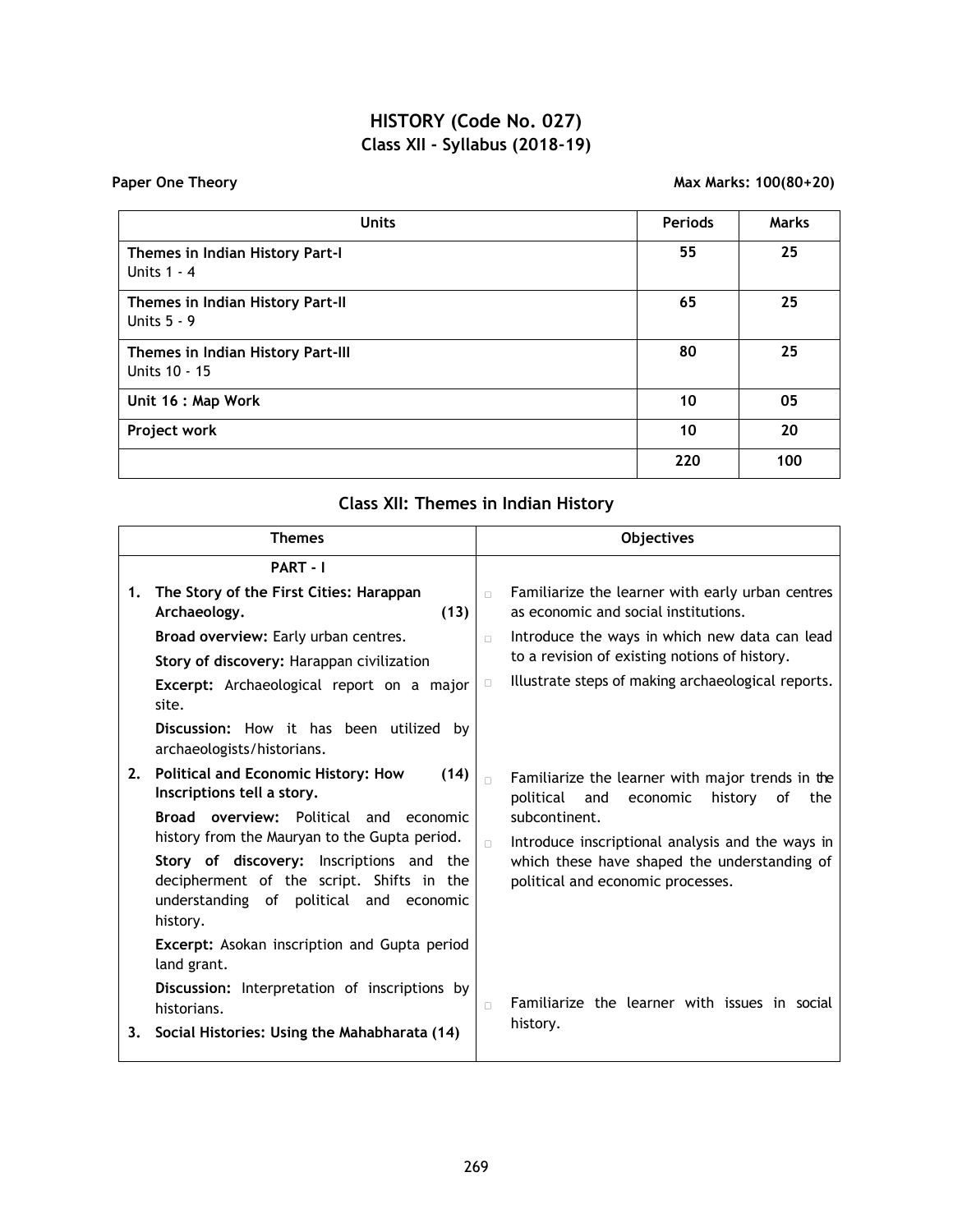|    | Broad overview: Issues in social history,                                                                                               | $\Box$ | Introduce strategies of textual analysis and their                                                   |
|----|-----------------------------------------------------------------------------------------------------------------------------------------|--------|------------------------------------------------------------------------------------------------------|
|    | including caste, class, kinship and gender.                                                                                             |        | use in reconstructing social history.                                                                |
|    | Story of<br>discovery:<br>Transmission<br>and<br>publications of the Mahabharata.                                                       |        |                                                                                                      |
|    | Excerpt: from the Mahabharata, illustrating<br>how it has been used by historians.                                                      |        |                                                                                                      |
|    | Discussion: Other sources for reconstructing<br>social history.                                                                         |        |                                                                                                      |
| 4. | A History of Buddhism: Sanchi Stupa<br>(14)                                                                                             |        |                                                                                                      |
|    | <b>Broad overview:</b>                                                                                                                  | $\Box$ | Discuss the major religious developments in<br>early India.                                          |
|    | (a) A brief review of religious histories of<br>Vedic religion, Jainism, Vaishnavism,<br>Saivism.                                       | $\Box$ | Introduce strategies of visual analysis and their<br>use in reconstructing histories of religion.    |
|    | (b) Focus on Buddhism.                                                                                                                  |        |                                                                                                      |
|    | Story of discovery: Sanchi stupa                                                                                                        |        |                                                                                                      |
|    | Excerpt: Reproduction of sculptures from<br>Sanchi.                                                                                     |        |                                                                                                      |
|    | Discussion: Ways in which sculpture has been<br>interpreted by historians, other sources for<br>reconstructing the history of Buddhism. |        |                                                                                                      |
|    | <b>PART-II</b>                                                                                                                          |        |                                                                                                      |
|    |                                                                                                                                         |        |                                                                                                      |
|    | 5. Medieval Society through Travelers'<br>(13)<br><b>Accounts</b>                                                                       |        |                                                                                                      |
|    | <b>Broad overview:</b>                                                                                                                  |        |                                                                                                      |
|    | Outline of social and cultural life as they<br>appear in travelers' accounts.                                                           | $\Box$ | Familiarize the learner with the salient features<br>of social histories described by the travelers. |
|    | Story of their writings: A discussion of where<br>they travelled, why they travelled, what they<br>wrote, and for whom they wrote.      | $\Box$ | Discuss how travelers' accounts can be used as<br>sources of social history.                         |
|    | Excerpts: from Alberuni, Ibn Batuta, Bernier.                                                                                           |        |                                                                                                      |
|    | <b>Discussion:</b> What these travel accounts can<br>tell us and how they have been interpreted by<br>historians.                       |        |                                                                                                      |
|    | 6. Religious Histories: The Bhakti-Sufi Tradition<br>(13)                                                                               |        |                                                                                                      |
|    | <b>Broad overview:</b>                                                                                                                  | $\Box$ | Familiarize<br>religious<br>the<br>learner<br>with                                                   |
|    | (a) Outline of religious developments during                                                                                            |        | developments.                                                                                        |
|    | this period.                                                                                                                            | $\Box$ | Discuss ways of analyzing devotional literature<br>as sources of history.                            |
|    | (b) Ideas and practices of the Bhakti-Sufi<br>saints.                                                                                   |        |                                                                                                      |
|    | Transmission:<br>Bhakti-Sufi<br>Story of<br>How<br>compositions have been preserved.                                                    |        |                                                                                                      |
|    | Excerpt: Extracts from selected Bhakti-Sufi<br>works.                                                                                   |        |                                                                                                      |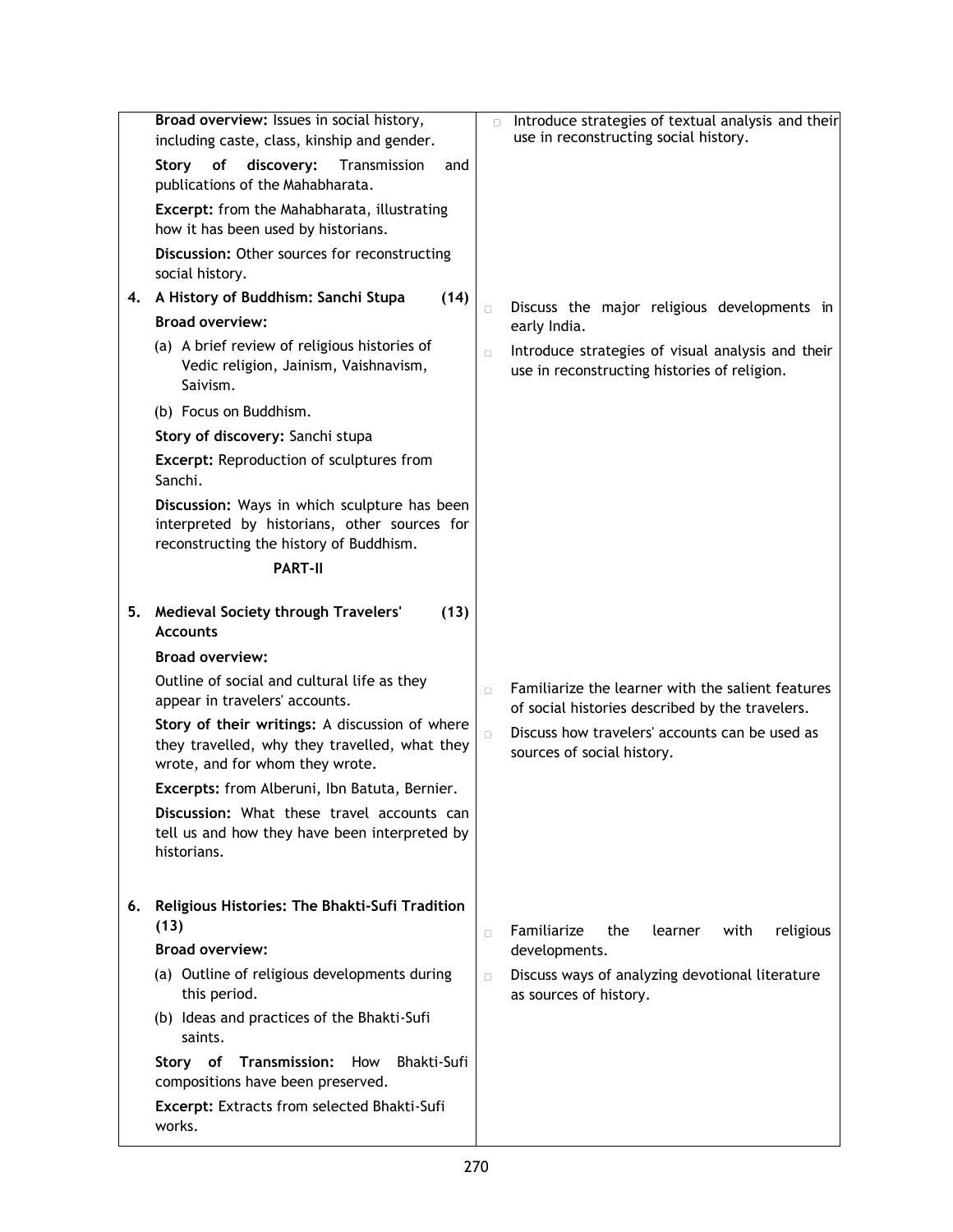|    | Discussion: Ways in which these have been<br>interpreted by historians.                                                     |                  |                                                                                                                                     |
|----|-----------------------------------------------------------------------------------------------------------------------------|------------------|-------------------------------------------------------------------------------------------------------------------------------------|
| 7. | (13)<br>New Architecture: Hampi<br><b>Broad overview:</b>                                                                   |                  |                                                                                                                                     |
|    | (a) Outline<br>buildings<br>during<br>οf<br>new<br>Vijayanagar period-temples, forts,<br>irrigation facilities.             | $\Box$<br>$\Box$ | Familiarize the learner with the new buildings<br>that were built during the time.<br>Discuss the ways in which architecture can be |
|    | (b) Relationship between architecture and the<br>political system.                                                          |                  | analyzed to reconstruct history.                                                                                                    |
|    | Story of Discovery: Account of how Hampi was<br>found.                                                                      |                  |                                                                                                                                     |
|    | <b>Excerpt: Visuals of buildings at Hampi</b>                                                                               |                  |                                                                                                                                     |
|    | Discussion: Ways in which historians have<br>analyzed and interpreted these structures.                                     |                  |                                                                                                                                     |
| 8. | Agrarian Relations: The Ain-i- Akbari<br>(13)<br><b>Broad overview:</b>                                                     |                  |                                                                                                                                     |
|    | (a) Structure of agrarian relations in the 16th                                                                             |                  |                                                                                                                                     |
|    | and 17th centuries.                                                                                                         | $\Box$           | Discuss developments in agrarian relations.                                                                                         |
|    | (b) Patterns of change over the period.                                                                                     | $\Box$           | Discuss how to supplement official documents                                                                                        |
|    | Discovery:<br>Story<br>of<br>Account<br>оf<br>the<br>compilation and translation of Ain-i-Akbari.                           |                  | with other sources.                                                                                                                 |
|    | Excerpt: from the Ain-i-Akbari                                                                                              |                  |                                                                                                                                     |
|    | Discussion: Ways in which historians have used<br>the text to reconstruct history.                                          |                  |                                                                                                                                     |
| 9. | (13)<br>The Mughal Court: Reconstructing<br><b>Histories through Chronicles</b>                                             |                  |                                                                                                                                     |
|    | <b>Broad overview:</b>                                                                                                      |                  |                                                                                                                                     |
|    | (a) Outline of political history 15th-17th<br>centuries.                                                                    | $\Box$           | Familiarize<br>the<br>learner<br>with<br>the<br>major<br>landmarks in political history.                                            |
|    | (b) Discussion of the Mughal court and<br>politics.                                                                         | $\Box$           | Show how chronicles and other sources are used<br>histories of political<br>reconstruct the<br>to                                   |
|    | Story of Discovery: Account of the production<br>of court chronicles, and their subsequent<br>translation and transmission. |                  | institutions.                                                                                                                       |
|    | Akbarnama<br>Excerpts:<br>from<br>the<br>and<br>Padshahnama.                                                                |                  |                                                                                                                                     |
|    | Discussion: Ways in which historians have used the<br>texts to reconstruct political histories.                             |                  |                                                                                                                                     |
|    |                                                                                                                             |                  |                                                                                                                                     |
|    |                                                                                                                             |                  |                                                                                                                                     |
|    |                                                                                                                             |                  |                                                                                                                                     |
|    |                                                                                                                             |                  |                                                                                                                                     |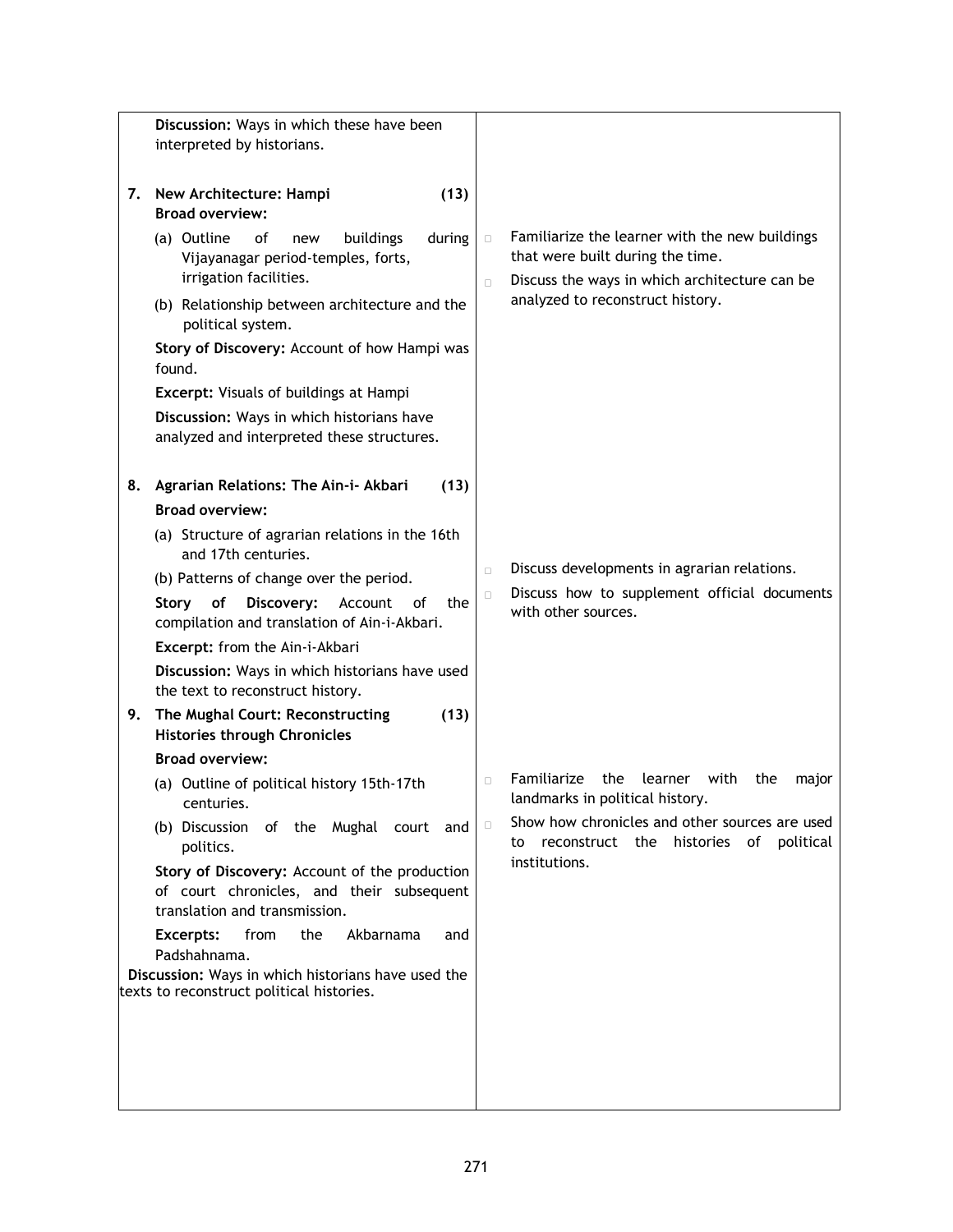| <b>PART - III</b><br>(Periods 80)                                                                                                                                 |                                                                                                   |
|-------------------------------------------------------------------------------------------------------------------------------------------------------------------|---------------------------------------------------------------------------------------------------|
| 10. Colonialism and Rural Society: Evidence from<br><b>Official Reports</b><br>(13)                                                                               |                                                                                                   |
| <b>Broad overview:</b>                                                                                                                                            | Discuss how colonialism affected zamindars,<br>$\Box$                                             |
| (a) Life of zamindars, peasants and artisans in<br>the late 18th century                                                                                          | peasants and artisans.<br>Comprehend the problems and limits of using<br>$\Box$                   |
| (b) East India Company, revenue settlements<br>and surveys.                                                                                                       | official sources for understanding the lives of<br>people.                                        |
| (c) Changes over the nineteenth century.                                                                                                                          |                                                                                                   |
| Story of official records: An account of why<br>official investigations into rural societies were<br>undertaken and the types of records and<br>reports produced. |                                                                                                   |
| Excerpts: From Firminger's Fifth Report,<br>Accounts of Frances Buchanan-Hamilton, and<br>Deccan Riots Report.                                                    |                                                                                                   |
| Discussion: What the official records tell and<br>do not tell, and how they have been used by<br>historians.                                                      |                                                                                                   |
| (13)<br>11. Representations of 1857                                                                                                                               |                                                                                                   |
| <b>Broad overview:</b>                                                                                                                                            |                                                                                                   |
| (a) The events of $1857-58$ .                                                                                                                                     | Discuss how the events of 1857 are being<br>$\Box$                                                |
| (b) How these events were recorded and<br>narrated.                                                                                                               | reinterpreted.<br>Discuss how visual material can be used by<br>$\Box$                            |
| Focus: Lucknow.                                                                                                                                                   | historians.                                                                                       |
| Excerpts: Pictures of 1857. Extracts from<br>contemporary accounts.                                                                                               |                                                                                                   |
| Discussion: How the pictures of 1857 shaped<br>British opinion of what had happened.                                                                              |                                                                                                   |
| 12. Colonialism and Indian Towns:<br>(13)<br><b>Town Plans and Municipal Reports</b>                                                                              |                                                                                                   |
| Broad overview: The growth of Mumbai,<br>Chennai, hill stations and cantonments in the<br>18th and 19th centuries.                                                | Familiarize the learner with the history of<br>$\Box$<br>modern urban centres.                    |
| Excerpts: Photographs and paintings. Plans of<br>cities. Extract from town plan reports. Focus<br>on Kolkata town planning.                                       | Discuss how urban histories can be written by<br>$\Box$<br>drawing on different types of sources. |
| Discussion: How the above sources can be<br>used to reconstruct the history of towns. What<br>these sources do not reveal.                                        |                                                                                                   |
|                                                                                                                                                                   |                                                                                                   |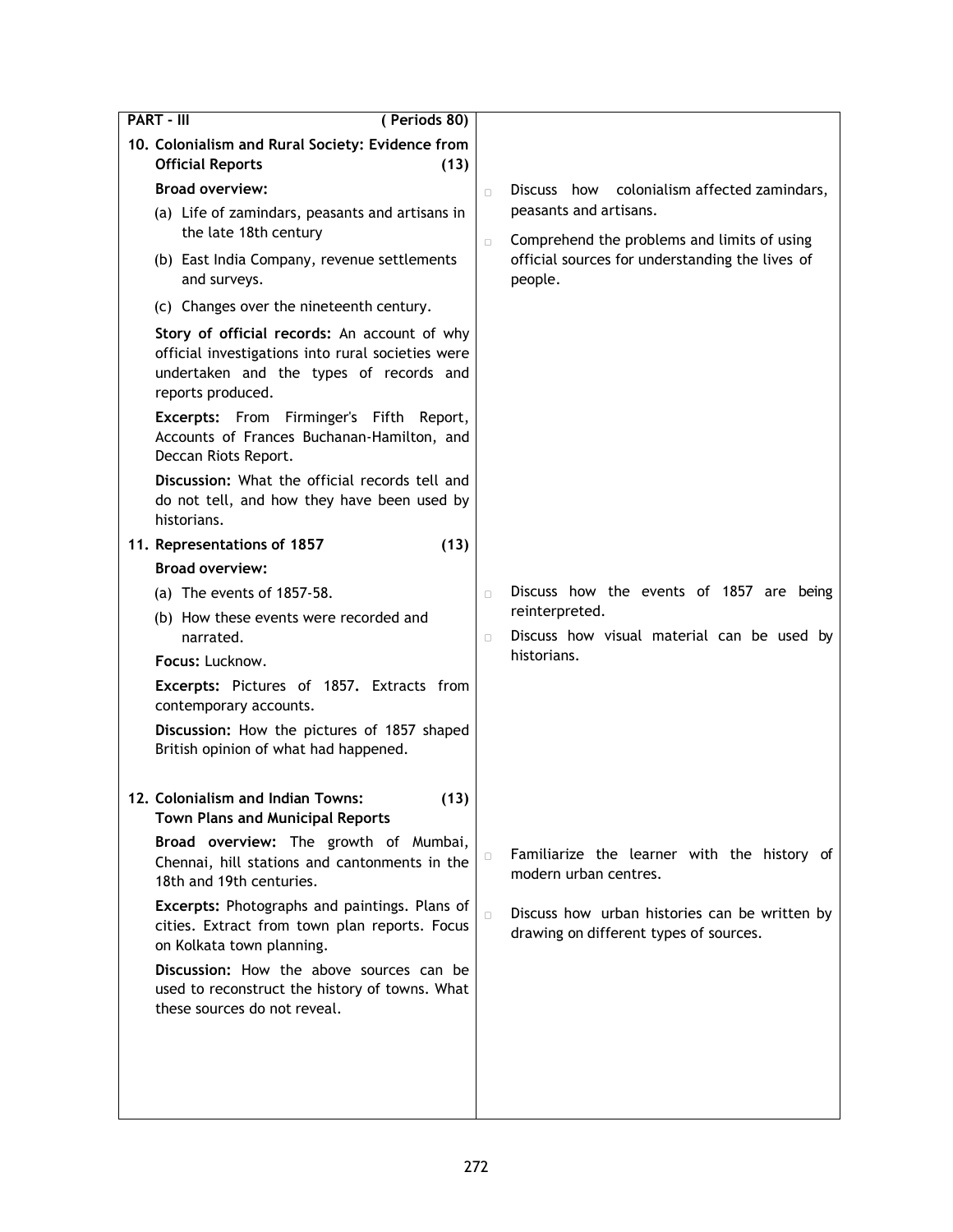| historical source.<br>Discuss the last decade of the national<br>$\Box$<br>movement, the growth of communalism and the<br>story of partition.<br>Understand the events through the experience<br>$\Box$                                                                               |
|---------------------------------------------------------------------------------------------------------------------------------------------------------------------------------------------------------------------------------------------------------------------------------------|
| of those who lived through these years of<br>communal violence.<br>Show the possibilities and limits of oral sources.<br>$\Box$                                                                                                                                                       |
| Familiarize students with the history of the<br>$\Box$<br>early years after independence.<br>Discuss how the founding ideals of the new<br>$\Box$<br>nation state were debated and formulated.<br>Understand how such debates and discussions<br>$\Box$<br>can be read by historians. |
|                                                                                                                                                                                                                                                                                       |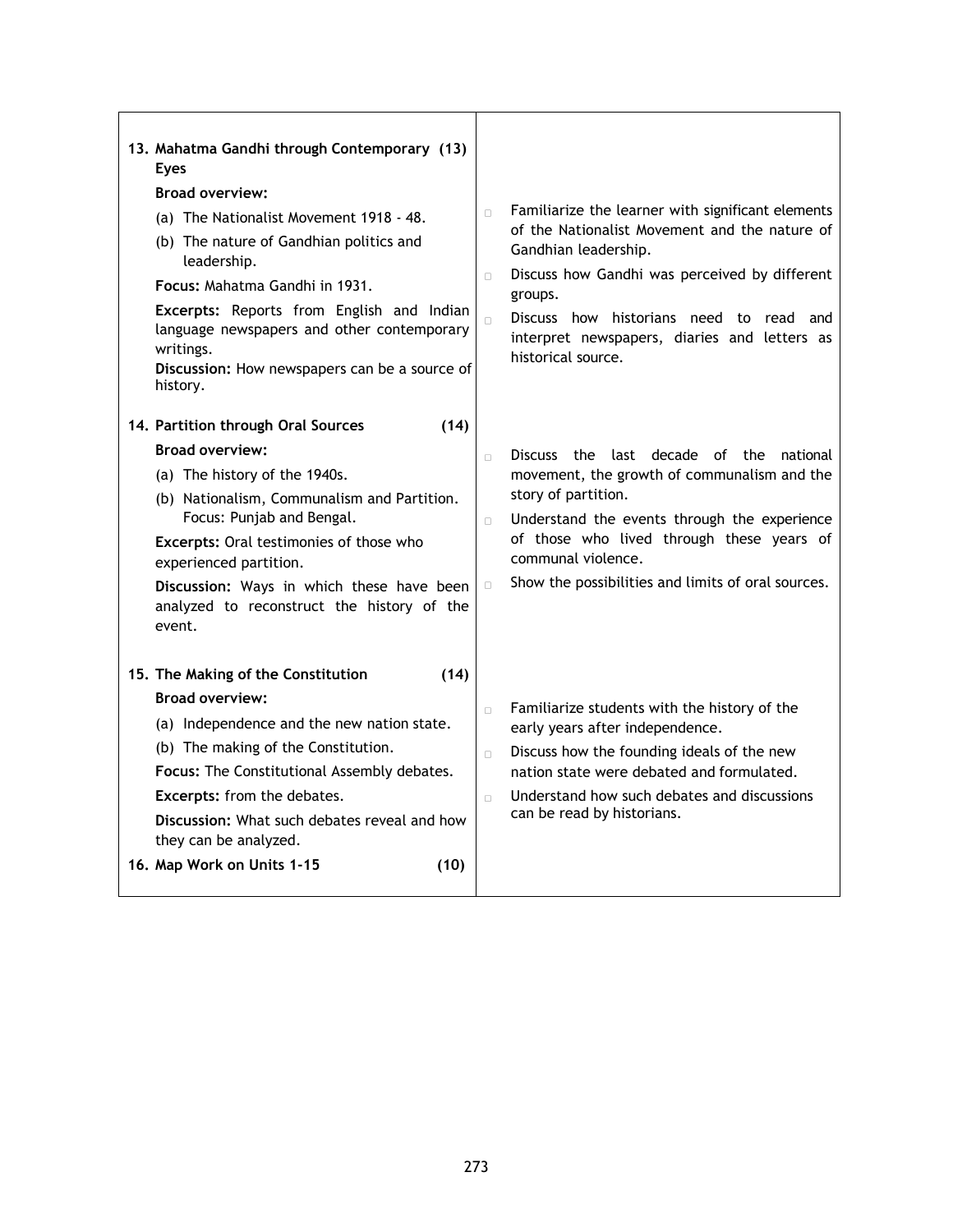### **17. Project Work (10 periods)**

### **Please refer Circular for project work guidelines.**

Project work will help students:

- To develop skill to gather data from a variety of sources, investigate diverse viewpoints and  $\Box$ arrive at logical deductions.
- $\Box$ To develop skill to comprehend, analyze, interpret, evaluate historical evidence and understand the limitation of historical evidence.
- To develop 21st century managerial skills of co-ordination, self-direction and time management.  $\Box$
- To learn to work on diverse cultures, races, religions and lifestyles.  $\Box$
- To learn through constructivism-a theory based on observation and scientific study.  $\Box$
- To inculcate a spirit of inquiry and research.  $\Box$
- To communicate data in the most appropriate form using a variety of techniques.  $\Box$
- To provide greater opportunity for interaction and exploration.  $\Box$
- To understand contemporary issues in context to our past.  $\Box$
- To develop a global perspective and an international outlook.  $\Box$
- To grow into caring, sensitive individuals capable of making informed, intelligent and  $\Box$ independent choices.
- To develop lasting interest in history discipline.

# **History Project Work Class XII**

# **Few Suggestive topics for Project Work (Examples)**

- **1.** The mysteries behind the mound of dead Mohenjo-Daro
- **2.** An In-depth study to understand Spiritual Archaeology in the Sub-Continent
- **3.** Buddha's Path to Enlightenment
- **4.** Insight and Reflection of Bernier's notions of The Mughal Empire
- **5.** An exploratory study to know the women who created history
- **6.** "Mahatma Gandhi" A legendary soul
- **7.** To reconstruct the History of Vijaynagar through the Archaeology of Hampi
- **8.** The emerald city of Colonial Era BOMBAY
- **9.** Vision of unity behind the first war of Independence
- **10.** Divine Apostle of Guru Nanak Dev
- **11.** Help, Humanity and Sacrifices during Partition
- **12.** Glimpses inside Mughals Imperials Household
- **13.** The process behind the framing of the Indian Constitution
- **14.** The 'Brahm Nirupam' of Kabir A journey to Ultimate Reality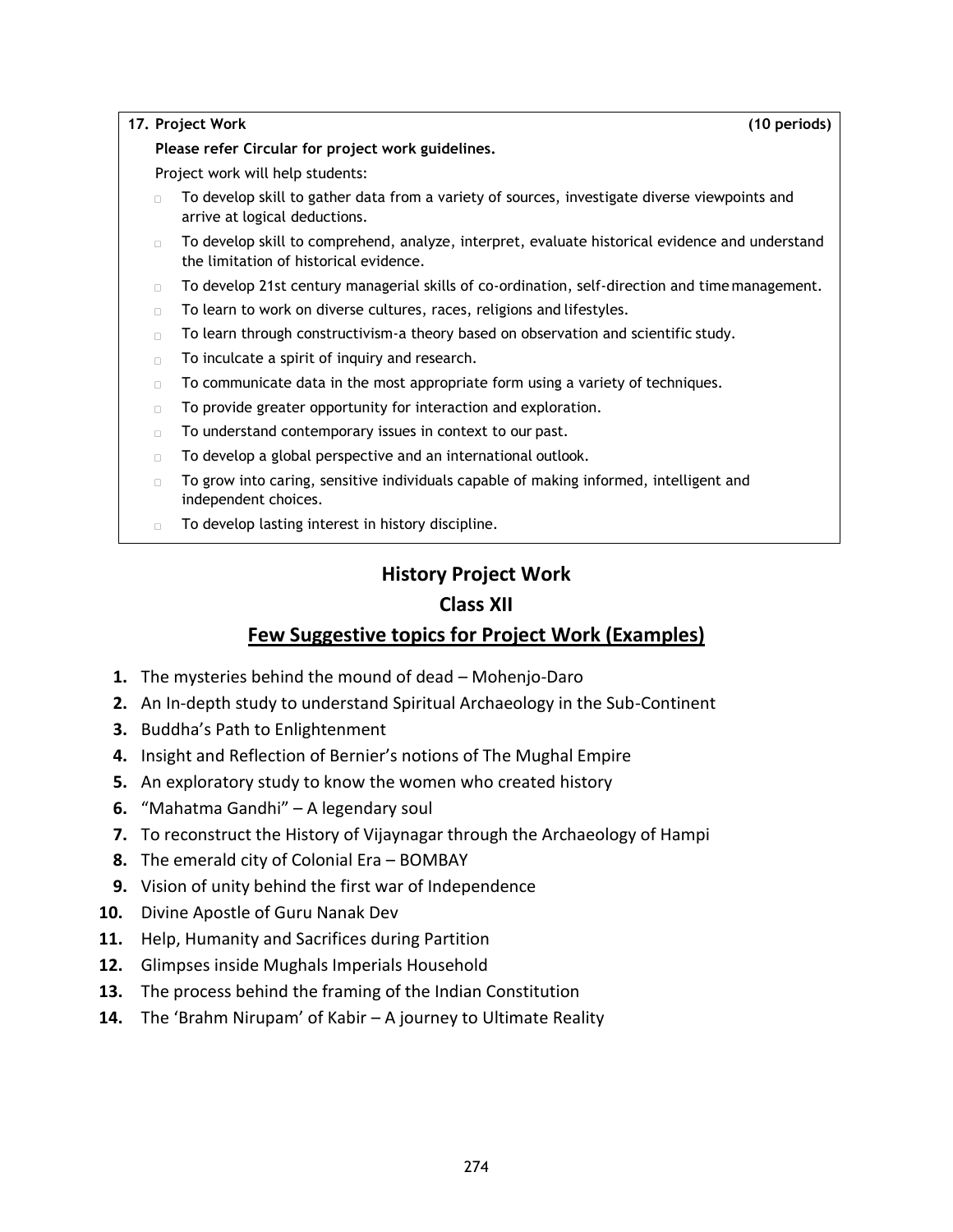# **HISTORY (027) Class XII (2018-19) Design of the Question Paper**

**Paper One Theory (QP 80 + 20 Project)=100 Marks**

| <b>Units</b>                                       | <b>Periods</b> | <b>Marks</b> |
|----------------------------------------------------|----------------|--------------|
| Themes in Indian History Part-I<br>Units $1 - 4$   | 55             | 25           |
| Themes in Indian History Part-II<br>Units $5 - 9$  | 65             | 25           |
| Themes in Indian History Part-III<br>Units 10 - 15 | 80             | 25           |
| Units 1-16 : Map Work                              | 10             | 5            |
| <b>Project Work</b>                                | 10             | 20           |
|                                                    | 220            | 100          |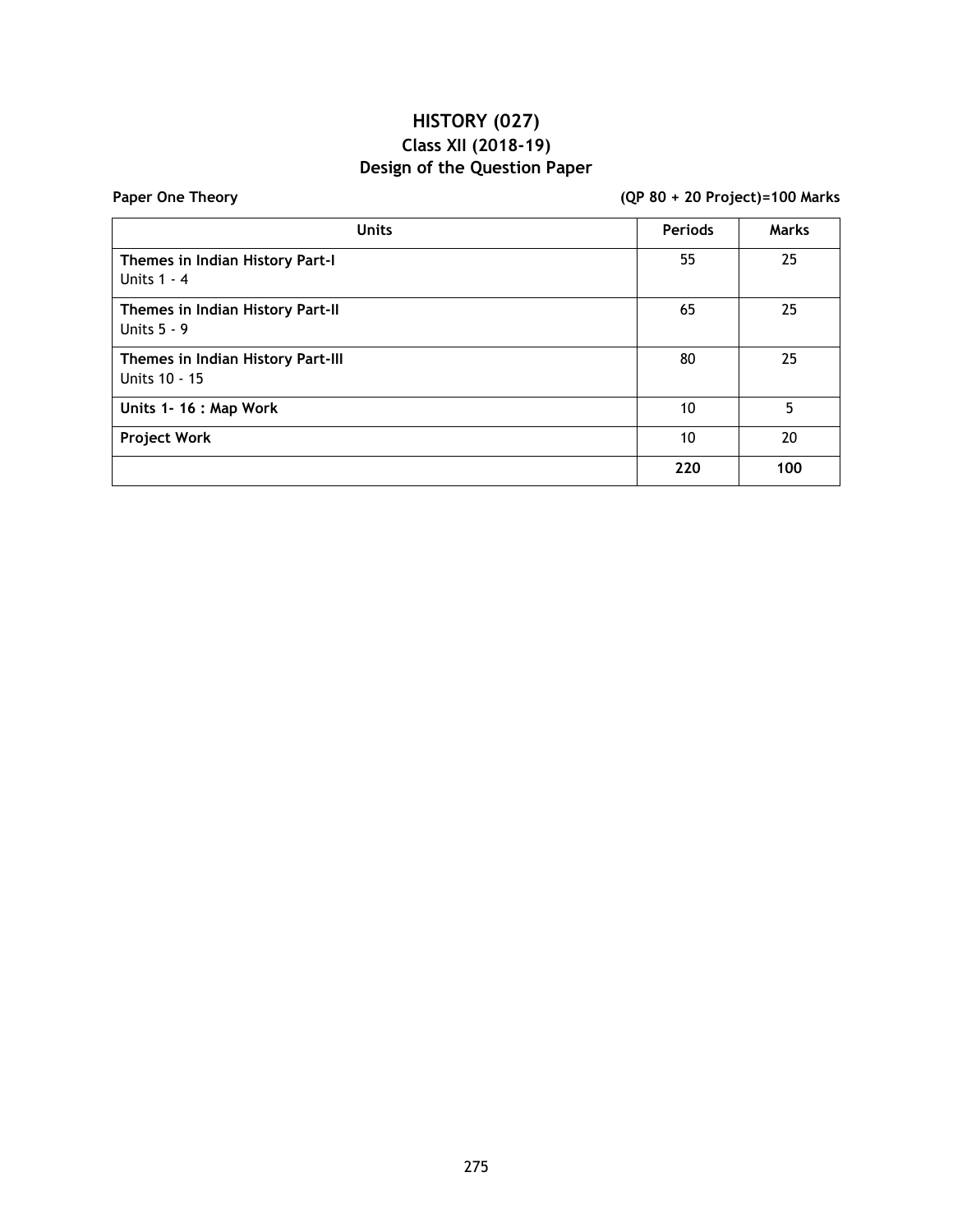| <b>QUESTION PAPER DESIGN (2018-19)</b> |                                                                                                                                                                                                                                                  |                                                         |                                        |                                      |                                            |                                    |                                      |       |                |
|----------------------------------------|--------------------------------------------------------------------------------------------------------------------------------------------------------------------------------------------------------------------------------------------------|---------------------------------------------------------|----------------------------------------|--------------------------------------|--------------------------------------------|------------------------------------|--------------------------------------|-------|----------------|
|                                        | Code No. 027<br><b>HISTORY</b><br><b>Class-XII</b>                                                                                                                                                                                               |                                                         |                                        |                                      |                                            |                                    |                                      |       |                |
| Time: 3 Hours<br>Max. Marks: 80        |                                                                                                                                                                                                                                                  |                                                         |                                        |                                      |                                            |                                    |                                      |       |                |
| S.<br>No                               | <b>Typology of Questions</b>                                                                                                                                                                                                                     | Learning<br>outcomes<br>and Testing<br>Competenci<br>es | V. Short<br>Answer<br>$-(2)$<br>Marks) | Short<br>Answer<br>$- (4)$<br>Marks) | Source<br><b>Based</b><br>$-(7)$<br>Marks) | Long<br>Answer<br>$-(8)$<br>Marks) | Map<br>Wor<br>k<br>$- (5)$<br>Marks) | Marks | %<br>Weightage |
| 1                                      | Remembering- (Knowledge<br>based simple recall questions, to<br>know specific facts, terms,<br>concepts, principles, or<br>theories; Identify, define, list,<br>state the information)                                                           | Reasoning<br>Analytic<br>al Skills                      | 1                                      | 1                                    |                                            | $\mathbf{1}$                       |                                      | 14    | 18%            |
| 2                                      | Understanding- (Comprehension<br>-to be familiar with meaning<br>and to understand conceptually,<br>interpret, compare, contrast,<br>explain, discuss, clarify,<br>paraphrase information)                                                       |                                                         | $\mathbf{1}$                           | 1                                    | $\mathbf{1}$                               | 1                                  |                                      | 21    | 26%            |
| 3                                      | Application- (Use abstract<br>information in concrete<br>situation, to apply knowledge to<br>new situations; Use given<br>content to interpret a situation,<br>apply, solve, demonstrate,<br>provide an example, or solve a<br>problem)          |                                                         |                                        | 2                                    | 1                                          |                                    | 1                                    | 15    | 19%            |
| 4                                      | High Order Thinking Skills-<br>(Analysis & Synthesis- Classify,<br>compare, contrast, or<br>differentiate between different<br>pieces of information; Organize<br>and/or integrate unique pieces<br>of information from a variety of<br>sources) |                                                         | 1                                      | $\mathbf{1}$                         | 1                                          | $\mathbf{1}$                       |                                      | 21    | 26%            |
| 5                                      | Evaluation- (Appraise, judge,<br>and/or justify the value or<br>worth of a decision or outcome,<br>or to predict outcomes)                                                                                                                       |                                                         |                                        |                                      |                                            |                                    |                                      |       | 5%             |
| 6.                                     | Map skill based questions-<br>Identification, location,<br>significance)                                                                                                                                                                         | $\Box$ Map<br>identific-<br>ation skills,<br>etc.       |                                        |                                      |                                            |                                    | $1*$                                 | 5     | 6%             |
|                                        |                                                                                                                                                                                                                                                  |                                                         | One<br>from<br>each<br>book            | Two<br>from<br>each<br>book          | Each<br>theme<br>one<br>question           | Each<br>theme<br>one<br>question   |                                      |       |                |
| <b>Total</b>                           |                                                                                                                                                                                                                                                  |                                                         | $3x2=6$                                | $6x4=24$                             | $3x7 = 21$                                 | $3x8 = 24$                         | $1x5 = 5$                            | 80    | 100%           |

 **Note:** Each source based question, will have three questions with marks ranging from 1 – 3.

\*1 Map question of 5 marks having 5 items carrying 1 mark each.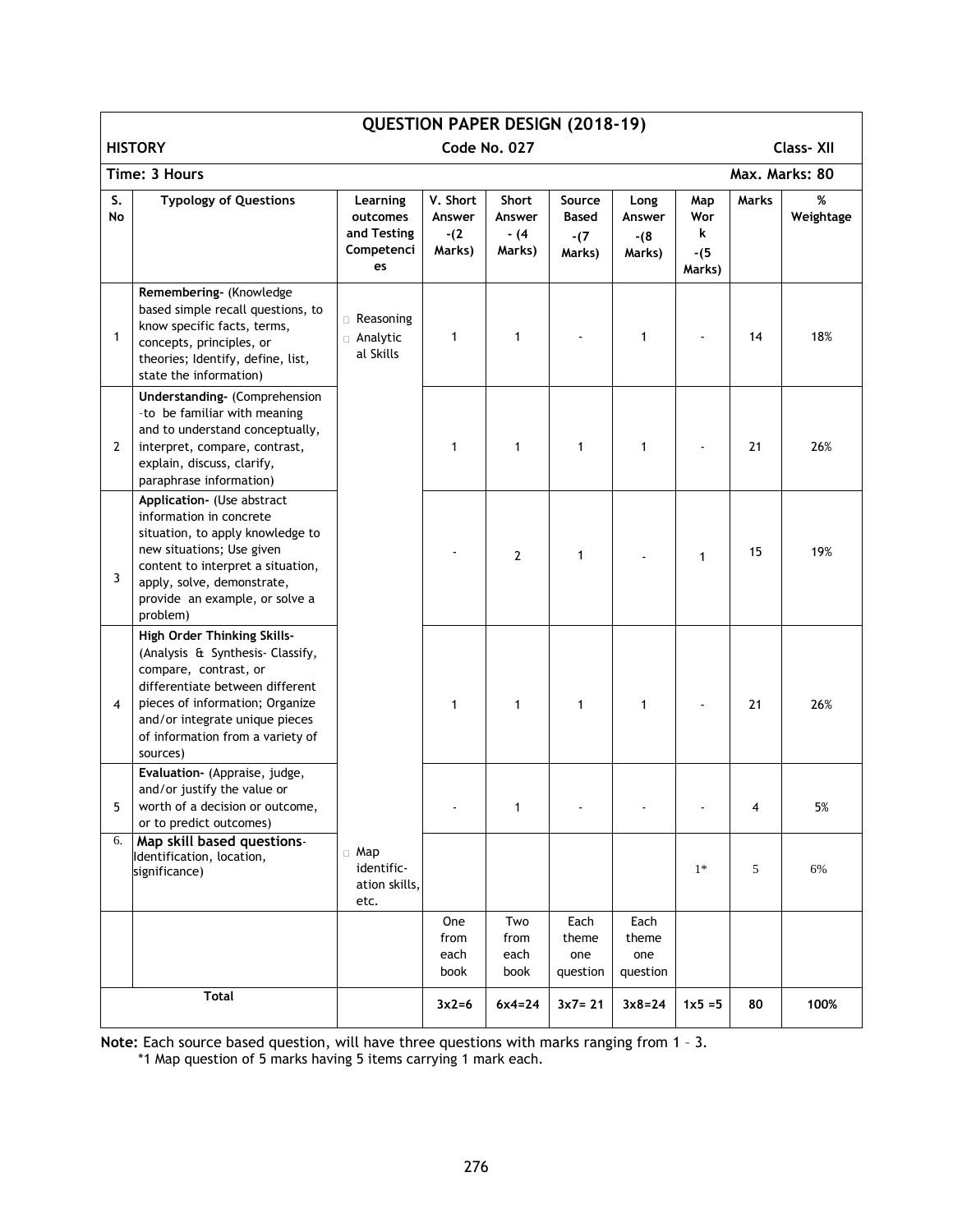### **I. Weightage to content**

| Themes in Indian History (Part I)   | 25 Marks  |
|-------------------------------------|-----------|
| Themes in Indian History (Part II)  | 25 Marks  |
| Themes in Indian History (Part III) | 25 Marks  |
| Map Work                            | 5 Marks   |
| Project work                        | 20 marks  |
| <b>Total</b>                        | 100 Marks |

### **II. Weightage to Difficulty level**

| <b>Estimated Difficulty Level</b>                               |     |
|-----------------------------------------------------------------|-----|
| Easy $(E)$                                                      | 30% |
| (ii) Average (AV)                                               | 50% |
| (iii) Difficult (D)                                             | 20% |
| Scheme of Option: No internal choice except for blind students. |     |

### **III. Division of Question Paper**

The Question paper will be divided into A, B, C, D and E.

- Part A will carry 3 very short answer questions of 2 marks each.  $\Box$
- Part B will carry 6 short answer questions of 4 marks each.  $\Box$

(No change in the syllabus)

- $\Box$ Part C will carry 3 long answer questions of 8 marks each (word limit '350' with internal choice, each from respective book).
- Part D will carry three source -based questions. The number of questions will be three, carrying 7  $\Box$ marks each (no internal choice). The sources will be taken from the textbooks as directed therein.
- Part E will have 1 map question of 5 marks. Items covered are Identification and Location.  $\Box$

### **IV. Scheme of Option**

**Part A** will have no choice.

**Part B** will have 6 questions from all the three books, out of which the student will attempt any 5 questions. (From 3 books) **(Note: Value based question will not be asked)** 

**Part C** will carry three Long Answer Questions. The number of questions will be 3, carrying 8 marks each. (Each question from three themes, with Internal Choice).

**Part D** will be Source-Based Questions. There will be THREE sources, ONE from each book followed by questions. There will have "no internal choice".

**In Part E,** there will be one Map Question -Test items will be 'Identification' and Location.

**There is no change in the list of Maps.**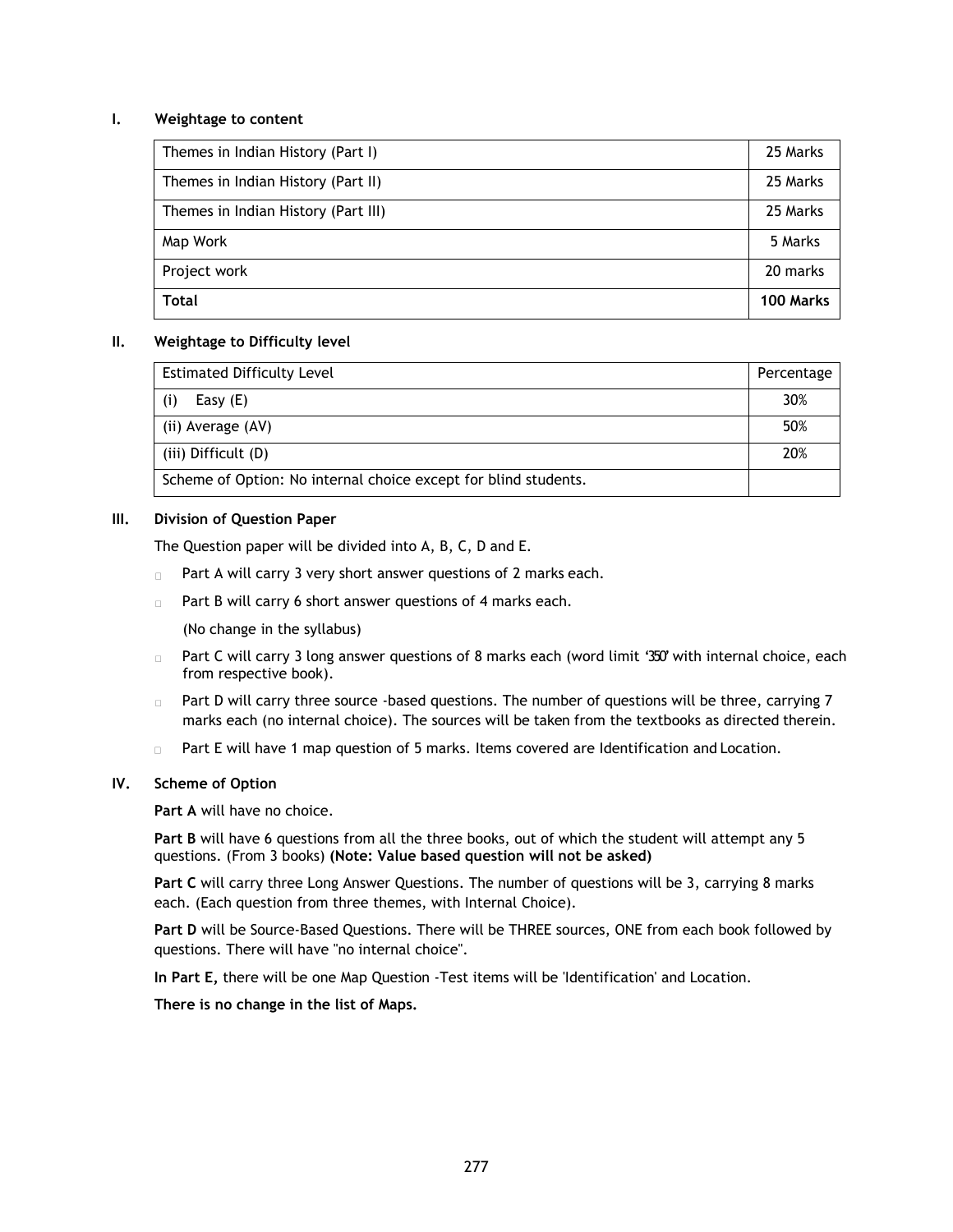## **V. Weightage of Marks Book-wise**

|                          | <b>VSA</b><br>2 marks | <b>SA</b><br>4 marks | Source<br>based<br>7 marks | Map<br>work<br>5 Marks | Long<br>answer<br>8 marks | <b>Total</b> |
|--------------------------|-----------------------|----------------------|----------------------------|------------------------|---------------------------|--------------|
| Book I (Ancient India)   | 2(1)                  | $4 + 4$              | 7(1)                       |                        | 8(1)                      | 25           |
| Book II (Medieval India) | 2(1)                  | $4 + 4$              | 7(1)                       |                        | 8(1)                      | 25           |
| Book III (Modern India)  | 2(1)                  | $4 + 4$              | 7(1)                       |                        | 8(1)                      | 25           |
| Map Work                 |                       |                      |                            | 5x1                    |                           | 5            |
| Project work -           |                       |                      |                            |                        |                           | 20           |
|                          | $2x3=6$               | $4x6=24$             | $7x3=21$                   | 5                      | $8x3=24$                  | 100          |

# **LIST OF MAPS**

### **Book 1**

| 1.     | $P-2.$   | Mature Harappan sites: Harappa, Banawali, Kalibangan, Balakot, Rakhigarhi, Dholavira,<br>Nageshwar, Lothal, Mohenjodaro, Chanhudaro, Kot Diji. |
|--------|----------|------------------------------------------------------------------------------------------------------------------------------------------------|
| 2.     | $P-30.$  | Mahajanapada and cities:                                                                                                                       |
|        |          | Vajji, Magadha, Kosala, Kuru, Panchala, Gandhara, Avanti, Rajgir, Ujjain, Taxila,<br>Varanasi.                                                 |
| 3.     | $P-33.$  | Distribution of Ashokan inscriptions:                                                                                                          |
|        |          | (i)<br>Kushanas, Shakas, Satavahanas, Vakatakas, Guptas                                                                                        |
|        |          | Cities/towns: Mathura, Kannauj, Puhar, Braghukachchha<br>(ii)                                                                                  |
|        |          | Pillar inscriptions - Sanchi, Topra, Meerut Pillar and Kaushambi.<br>(iii)                                                                     |
|        |          | Kingdom of Cholas, Cheras and Pandyas.<br>(iv)                                                                                                 |
| 4.     | $P-43.$  | Important kingdoms and towns:                                                                                                                  |
|        |          | Kushanas, Shakas, Satavahanas, Vakatakas, Guptas<br>(i)                                                                                        |
|        |          | Cities/towns: Mathura, Kanauj, Puhar, Braghukachchha, Shravasti, Rajgir,<br>(ii)<br>Vaishali, Varanasi, Vidisha                                |
| 5.     | $P-95.$  | Major Buddhist Sites:                                                                                                                          |
|        |          | Nagarjunakonda, Sanchi, Amaravati, Lumbini, Nasik, Bharhut, BodhGaya, Shravasti,<br>Ajanta.                                                    |
| Book 2 |          |                                                                                                                                                |
| 1.     | $P-174.$ | Bidar, Golconda, Bijapur, Vijayanagar, Chandragiri, Kanchipuram, Mysore, Thanjavur,<br>Kolar, Tirunelveli, Quilon                              |
| 2.     | P-214.   | Territories under Babur, Akbar and Aurangzeb: Delhi, Agra, Panipat, Amber, Ajmer,<br>Lahore, Goa.                                              |